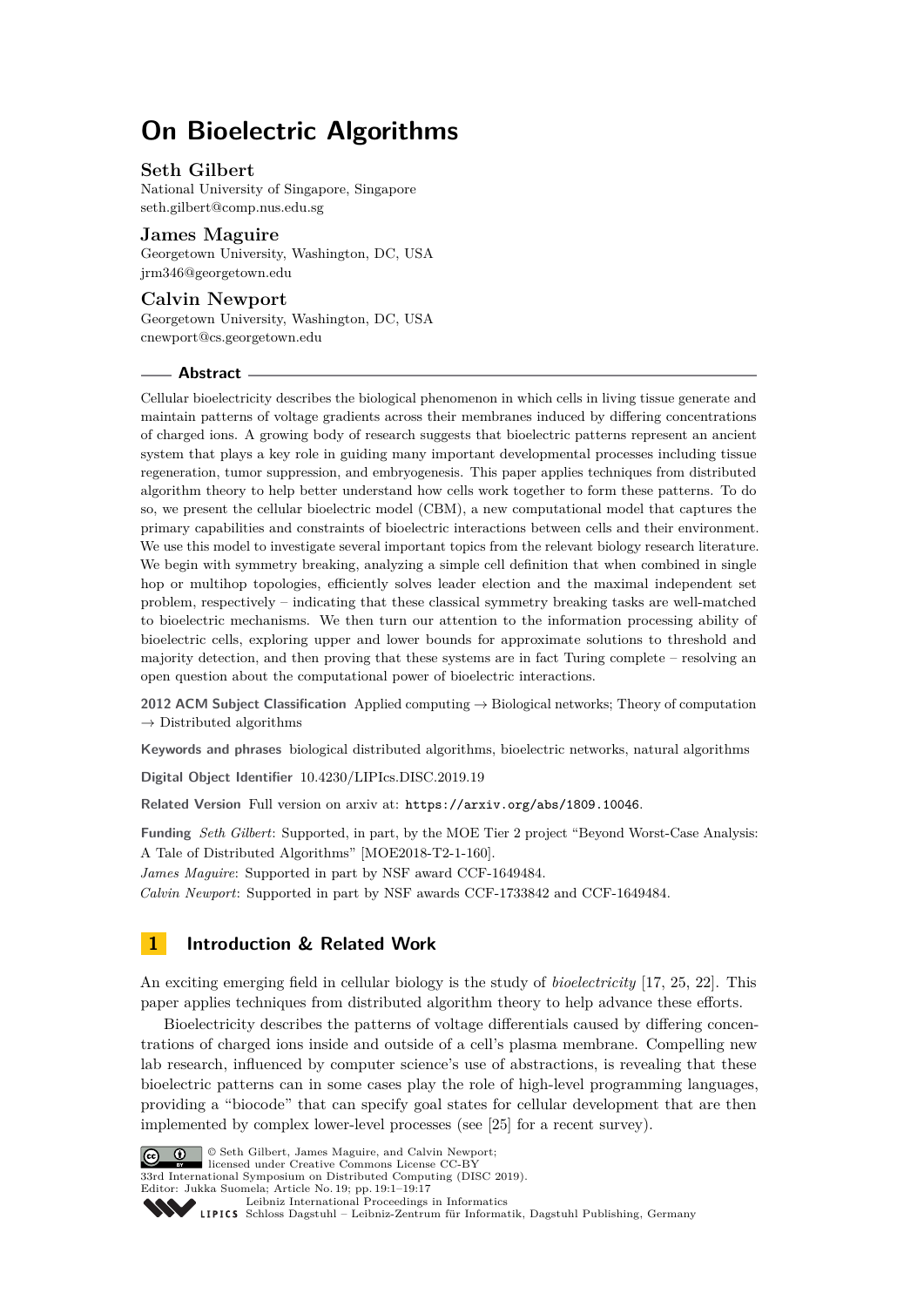### **19:2 On Bioelectric Algorithms**

In this paradigm, altering a bioelectric pattern  $-e.g.,$  using interventions such as chemical blockers that modify ion flux, or inserting membrane channels – is like altering the source code of a computer program, providing a mechanism for controlling how an organism develops. The ability to manipulate these processes at a high level of abstraction enables potentially massive breakthroughs in many different important areas, including organ and limb regeneration, tumor suppression, and powerful new forms of synthetic biology.

# **1.1 Opportunity**

The key to unlocking the power of bioelectricity is understanding how the underlying *bioelectric networks* (BENs) interact to form patterns and process environmental input. To date, biologists have primarily studied these questions by describing specific BEN configurations as a system of differential equations, and then studying their behavior using analytical simulation. This provides only observational – *not expository* – insight into bioelectricity dynamics.

In this paper, we explore another investigatory approach that can yield powerful new understanding: the biological algorithms approach [\[30,](#page-16-2) [29\]](#page-16-3). By treating a given BEN configuration as a distributed algorithm running in a well-defined distributed system model, we can apply the tools of distributed algorithms to prove results about a network's behavior, identify network designs that solve specified problems, produce lower bounds and impossibility results, and even assess the general computational power of the setting in question.

To do so, we begin in Section [2](#page-5-0) by describing and motivating the *cellular bioloelectric model* (CBM), a new computational model, designed in consultation with biologists who directly study these phenomena, that abstracts important capabilities and constraints of real world cellular bioelectrical networks. This model assumes a collection of *cells*, which are connected in a network topology that describes which cell pairs can directly interact (e.g., through ligand signaling). To simplify the model, time proceeds in synchronous rounds. The state of each cell at the beginning of a round is captured by a single value that describes the voltage *potential* across its plasma membrane. A *gradient* parameter captures the rate at which this potential increases or decreases toward an equilibrium due to ion flux through ion channels in its membrane.

Cells can communicate and compute through *bioelectric events*, in which a cell can induce a sudden increase or decrease to its potential (e.g., by pumping ions in/out, or opening/closing ion gates), and release aionic ligand molecules that can induce a sudden potential changes in its neighboring cells in the network topology. For each cell, and each bioelectrical event, a probability function specific to that event maps the cell's current potential to the probability of the event firing. To maintain biological plausibility, our model requires that these probability function are monotonic, and allows each cell definition to include only a constant number of distinct bioelectric events.

Though the core computational process in the CBM – the *cell* – is quite simple and restricted, we are able to show that they are well-suited to exactly the types of distributed computational tasks that researchers now attribute to bioelectric behavior. Below we summarize our results and emphasize the concrete connections they form to active areas of biological inquiry.

# **1.2 Our Results: Symmetry Breaking**

One of the key open problems in cellular bioelectrics is understanding the stochastic processes that allow otherwise identical cells to distinguish themselves into set patterns. We study these symmetry breaking tasks in Section [3,](#page-7-0) focusing in particular on the KnockBack cell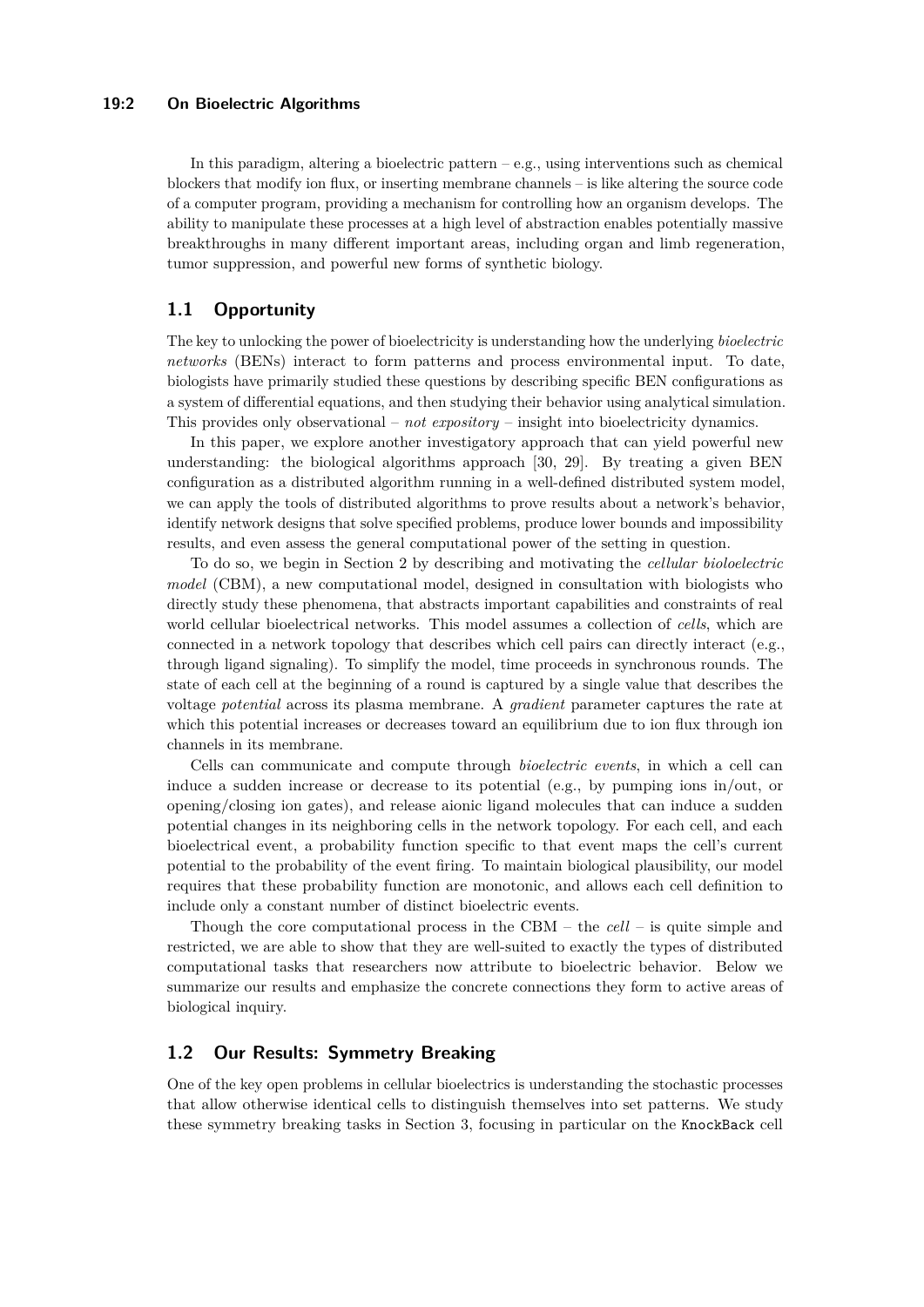#### **S. Gilbert, J. Maguire, and C. Newport 19:3** 19:3

definition (see Section [3.1\)](#page-8-0). This definition captures one of the simplest possible symmetry breaking strategies. Cells start with a low potential that gradually increases toward a higher equilibrium. As a cell's potential increases, it passes through a *competition* range in which, with constant probability, it fires a bioelectric event that bumps up its potential and emits a ligand that will reduce the potential of nearby cells. If it makes it through the competition range, its potential is high enough that the cell begins firing with probability 1 until its reaches a threshold after which it can begin a morphological transformation into a leader.

Though simple, KnockBack turns out to be an effective symmetry breaker. In Section [3.2,](#page-8-1) we study this strategy in a single hop (i.e., fully connected) network topology. We prove that not only does it safely elect a single cell to be leader, it does so in only  $O(\log(n/\epsilon))$ rounds, with probability at least  $1 - \epsilon$ , where *n* is the network size. For high probability (i.e.,  $\epsilon < 1/n$ ), this bound is *faster* than the  $O(\log^2 n)$ -round algorithm from a recent study of symmetry breaking with constant-size state machines [\[21\]](#page-15-2). It also matches the optimal Θ(log *n*) bound on leader election with unrestricted state machines under the comparable network assumptions of a shared communication channel and collision detection [\[31\]](#page-16-4).

In Section [3.3,](#page-10-0) we turn our attention to the behavior of KnockBack in connected multihop networks that satisfy the natural unit ball graph constraints [\[23\]](#page-15-3) (which requires the topology to be compatible with the embedding of the cells in a reasonable metric space). In this setting, we consider the *maximal independent set* (MIS) problem, in which: (1) every cell must either become a leader or neighbor a leader; (2) no two neighbors are leaders. Our consideration of the MIS problem is not arbitrary. A 2011 paper appearing in the journal *Science* [\[4\]](#page-15-4) conjectures that nervous system development in flies solves the MIS problem on a layer of epithelial cells to evenly spread out sensory bristles, motivating the investigation of biologically plausible strategies for solving this classical problem (c.f., [\[2,](#page-14-0) [33\]](#page-16-5)).

We show, perhaps surprisingly, that the simple KnockBack strategy turns out to provide an effective solution to the MIS problem as well. In more detail, we prove that with high probability in the network size *n*, it establishes a valid MIS in at most  $O(\text{polylog}(\Delta) \log n)$ rounds, where  $\Delta$  is the maximum degree in the network (which in many biological settings, such as in [\[4\]](#page-15-4), is likely a small constant).

Equally important for the study of bioelectrics, we show this strategy to be self-stabilizing. Even if you start each cell at an arbitrary initial potential, the system will efficiently stabilize to a valid MIS. The strategy is unique in that it requires only a single constant probability value in its definition, as opposed to the log *n* distinct probabilities used in most existing efficient solutions, including those proposed in existing biological distributed algorithm papers [\[4,](#page-15-4) [2,](#page-14-0) [33\]](#page-16-5).

Given these powerful properties of the KnockBack strategy, plus a simplicity in design that makes it an easy target for natural selection to identify, we argue that it represents a reasonable (testable) hypothesis that bioelectric mechanisms might be drive these symmetry breaking tasks in real cellular systems.

### **1.3 Our Results: Information Processing**

Another previously mentioned key open problem in cellular bioelectrics is understanding the capacity of cells to process information using bioelectric interactions. One conjecture is that simple interactions of the type captured in the CBM are not capable of much more than simple pattern generation (e.g., generating an MIS with KnockBack cells). A competing conjecture is that these interactions are actually capable of performing a wide variety of non-trivial computation.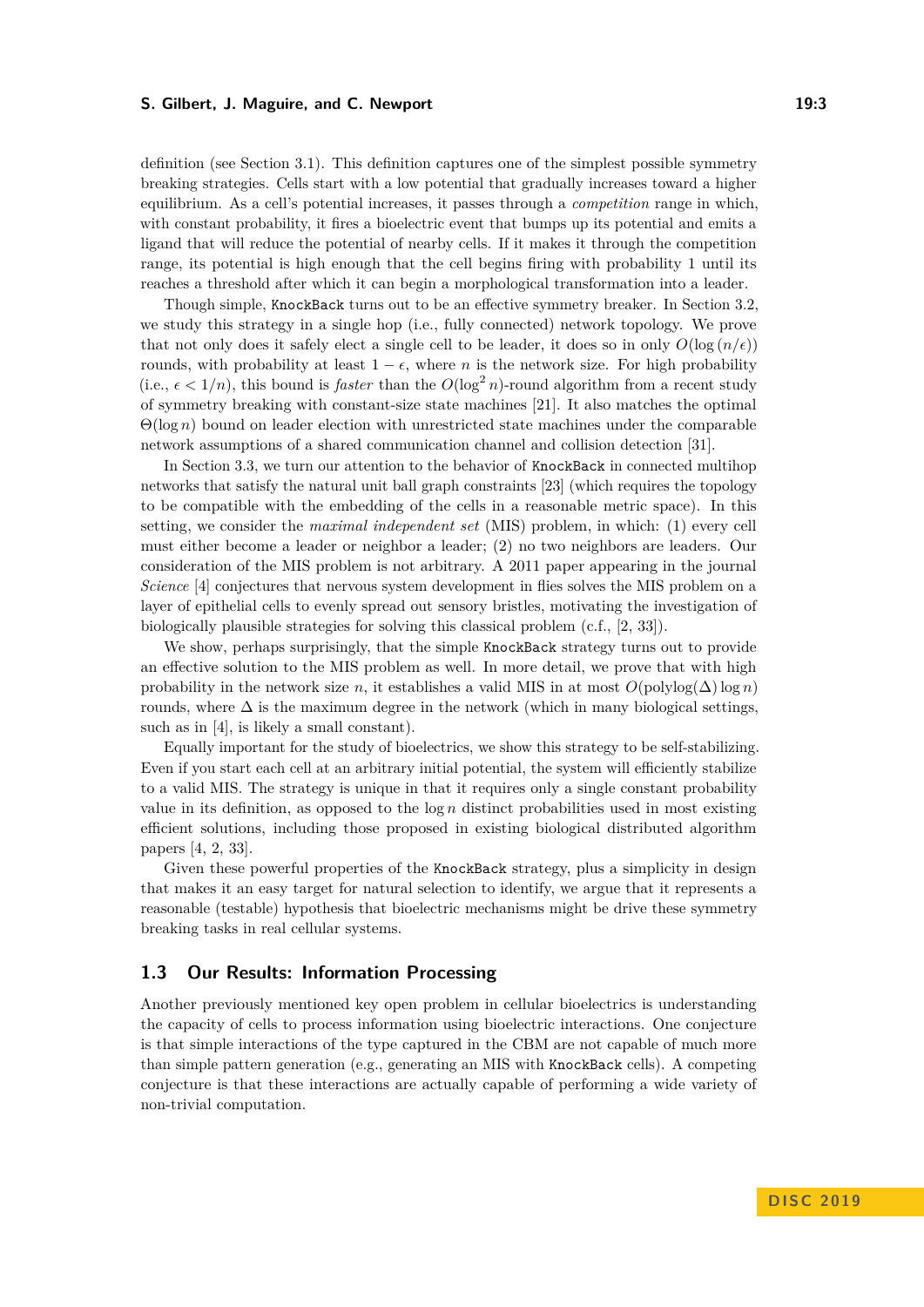In this paper, we use the CBM to provide support for the latter view of biological reality. We begin in Section [4](#page-13-0) by studying *input type* computation, a simple form of information processing also studied in the biologically-plausible population protocol and chemical reaction network models (see model comparison below). In input type computation, the goal is to compute an output based on the *number* of cells in the system of one or more designated types. Two classical problems of this type are *threshold detection* [\[5\]](#page-15-5), which computes whether the number of *sick* cells in the system is beyond a fixed threshold *k*, and *majority detection* [\[7\]](#page-15-6), which computes whether there are more *A* cells than *B* cells in the system.

We study threshold detection in Section [4.1.](#page-13-1) For small thresholds, we present a simple cell that solves the problem exactly with no error.<sup>[1](#page-3-0)</sup> For larger thresholds, we present a cell definition that for any error  $\epsilon$ , correctly detects that the threshold is exceeded if the count *n* is greater than  $k\tau$ , and correctly detects that it is not exceeded if  $n < k/\tau$ , for  $\tau = O(\log(1/\epsilon))$ . We conclude by proving that *any* solution that works for general *k* values must have a non-zero error probability, regardless of how large we allow  $\tau$  to grow.

In Section [4.2,](#page-14-1) we turn our attention to majority detection. We provide symmetric cell definitions for type *A* and *B* cells. For any constant error bound  $\epsilon > 0$ , these cells will correctly detect the majority type with probability  $1 - \epsilon$  so long as there is a sufficiently large constant factor more of the majority type (for a constant factor defined relative to  $\ln(1/\epsilon)$ ).

The general threshold detection solution is straightforward: cells send a ligand with probability  $1/k$ , and associate any received ligands with an exceeded threshold. The majority detection solution has cells increase the firing probability of a bioelectric event from a small lower bound to a constant as their potential increases towards equilibrium: whichever cell type fires first is assumed to be the majority type. In both cases, more refined probabilistic analysis would likely lead to tighter bounds, but the solutions and lower bound in Section [4](#page-13-0) are sufficient to support the conjecture that bioelectric interactions can approximate standard input type computations (albeit it only probabilistically).

Finally, in Section [5](#page-14-2) we consider a more general form of information processing, in which the input value to be processed in a given execution is encoded in the initial value of one or more designated input cells (for some encoding scheme specified by the designer of the cellular system). Understanding the set of functions that can be computed by such systems provides insights into the computational power of bioelectrics. With this motivation in mind, we prove, perhaps surprisingly, that bioelectric cells are Turing Complete. In slightly more detail, we prove that for any deterministic Turing machine (TM) *M*, there exists a finite collection of cells including a designated *input cell*, connected in a single hop network, such that for any TM input *w*, if you set the initial potential value of the input cell to a proper encoding of *w*, the system will correctly simulate *M* on *w*. Of course, one of the TMs that can be simulated is a universal TM, indicating the existence of a computationally universal collection of bioelectric cells.

### **1.4 Comparison to Existing Models**

Generally speaking, in studying the intersection of biology and algorithms there are two main types of computational models used: those with *bio-plausible computation* and those with *bio-plausible constraints*. The first category describes models in which the actual method of computation is motivated by a specific biological context. Algorithms in these models

<span id="page-3-0"></span><sup>1</sup> In this context, "small" means that *k* is smaller than the maximum number of different ligand counts a cell can can distinguish, allowing the cell to directly count the sick cells (see the definition of *binding bound* from Section [2\)](#page-5-0).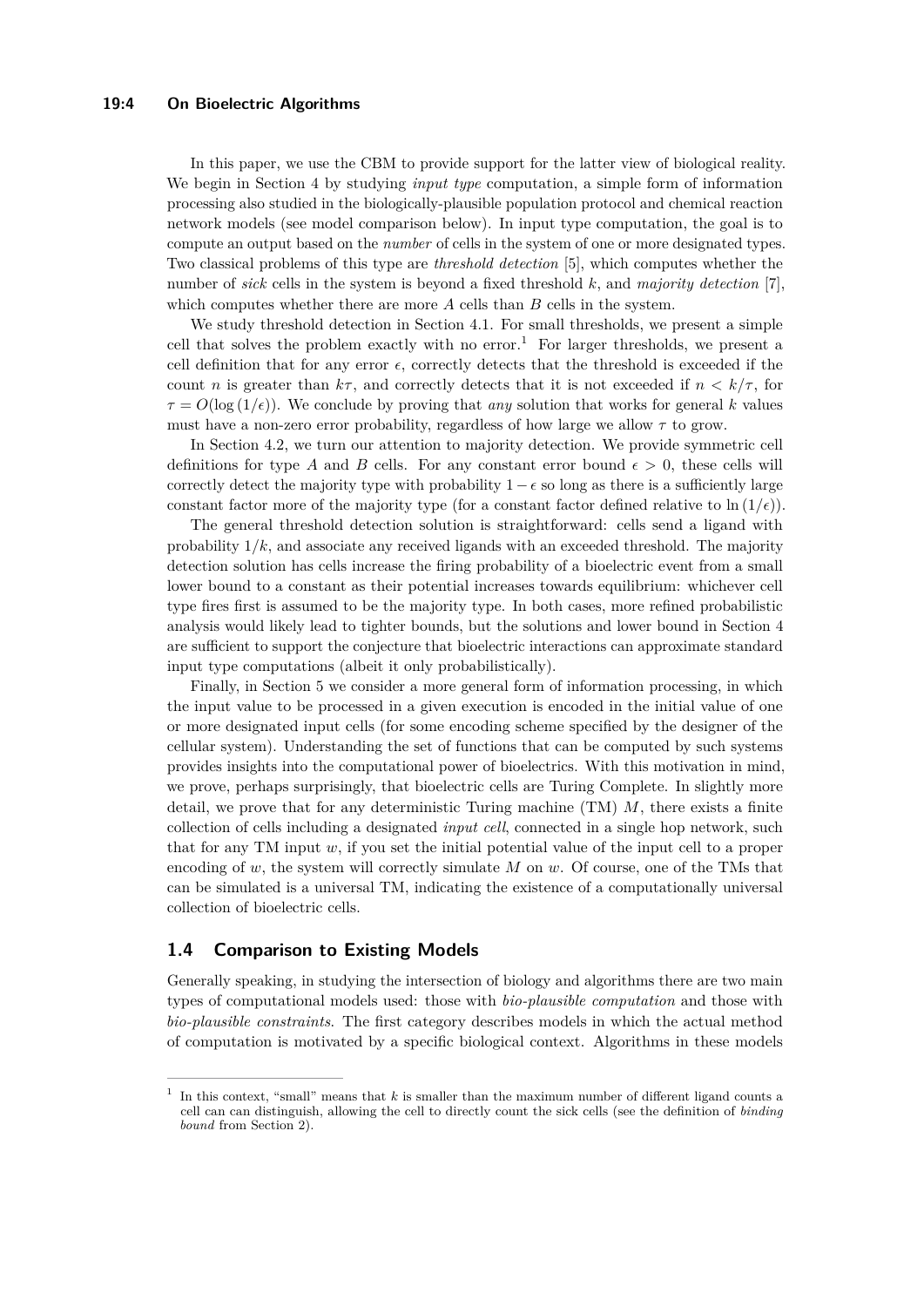#### **S. Gilbert, J. Maguire, and C. Newport 19:5** 19:5

cannot simply be described in standard pseudocode or state machine descriptions. They must instead be specified in terms of the particular bio-plausible computation method captured by the model. Well-known models of this type include neural networks [\[32,](#page-16-6) [36,](#page-16-7) [27,](#page-16-8) [26\]](#page-16-9), chemical reaction networks [\[37,](#page-16-10) [12,](#page-15-7) [11\]](#page-15-8), and population protocols [\[5,](#page-15-5) [8,](#page-15-9) [7,](#page-15-6) [9,](#page-15-10) [6,](#page-15-11) [10\]](#page-15-12) (which are computationally equivalent to certain types of chemical reaction networks).

The other type of model used to study biological algorithms are those with bio-plausible constraints. These models describe computation with the same standard discrete state machine formalisms assumed in digital computers. They constrain algorithms, however, by adding biologically-motivated limits on parameters such as memory size, the message alphabets used for communication, and the behavior of the communication channels. Wellknown models of this type includes the ANTS model [\[19,](#page-15-13) [24,](#page-16-11) [13,](#page-15-14) [20,](#page-15-15) [35\]](#page-16-12), the stone age computing model [\[18\]](#page-15-16), and the beeping model [\[16,](#page-15-17) [15,](#page-15-18) [28,](#page-16-13) [14,](#page-15-19) [1,](#page-14-3) [34,](#page-16-14) [3,](#page-15-20) [21\]](#page-15-2).

Both models are useful for applying algorithmic tools to understanding biological systems. The bio-plausible computation models focus more on understanding the low level processes behind particular behaviors, while the bio-plausible constraints models focus more on identifying general distributed strategies, and understanding the minimum resources/assumptions required for useful distributed coordination.

The CBM is most accurately categorized as a bio-plausible computation model. Existing studies of the stone age and beeps computing models already shed light on what can be computed by collections of simple state machines with basic signaling capabilities. The goal here is to understand what can be computed with the *specific* bioelectric mechanisms implemented in living tissue. This goal is important as our work is designed to be relevant to system biologists that are studying and manipulating these specific mechanisms.

### **1.5 Cells vs. Neurons**

There are interesting connections between the CBM and artificial neural network models. The action potential that drives neural computation is itself a bioelectric mechanism. Indeed, many of the basic artificial neural network models can be implemented as special case of our general CBM. The recent work in bioelectricity that motivates the CBM, however, deals with bioelectric activity outside of the neural context, which changes the relevant challenges. In neural networks, for example, the "algorithm designer" gets to carefully construct the network topology and precisely calibrate each cell (i.e., determine their exact connection weights). In the non-neural contexts that motivate this work, by contrast, the network topologies are either simple (single hop) or *a priori* unknown to the computing cells (an arbitrary multihop graph), and because pattern formation is a key behavior in this context, the focus is often on initially identical cells that break symmetry stochastically. In other words, though the CBM networks we study use similar underlying chemical mechanisms as neural networks, their behaviors are strongly distinguished.

### 1.6 Cells  $\neq$  State Machines

A key factor differentiating the CBM from existing bio-plausible constraint models is that the cell formalism is computationally incomparable to a traditional state machine. Consider a basic task such as outputting a repeated pattern: ABCABCABC.... This is trivial for a discrete state machine: cycle through three states, one for each output symbol. It is not hard to show, however, that this behavior cannot be implemented by a cell in the CBM. The key difficulty is the required monotonicity for firing functions driving bioelectric events (which is an important property of the real biological cells being modelled). A simple argument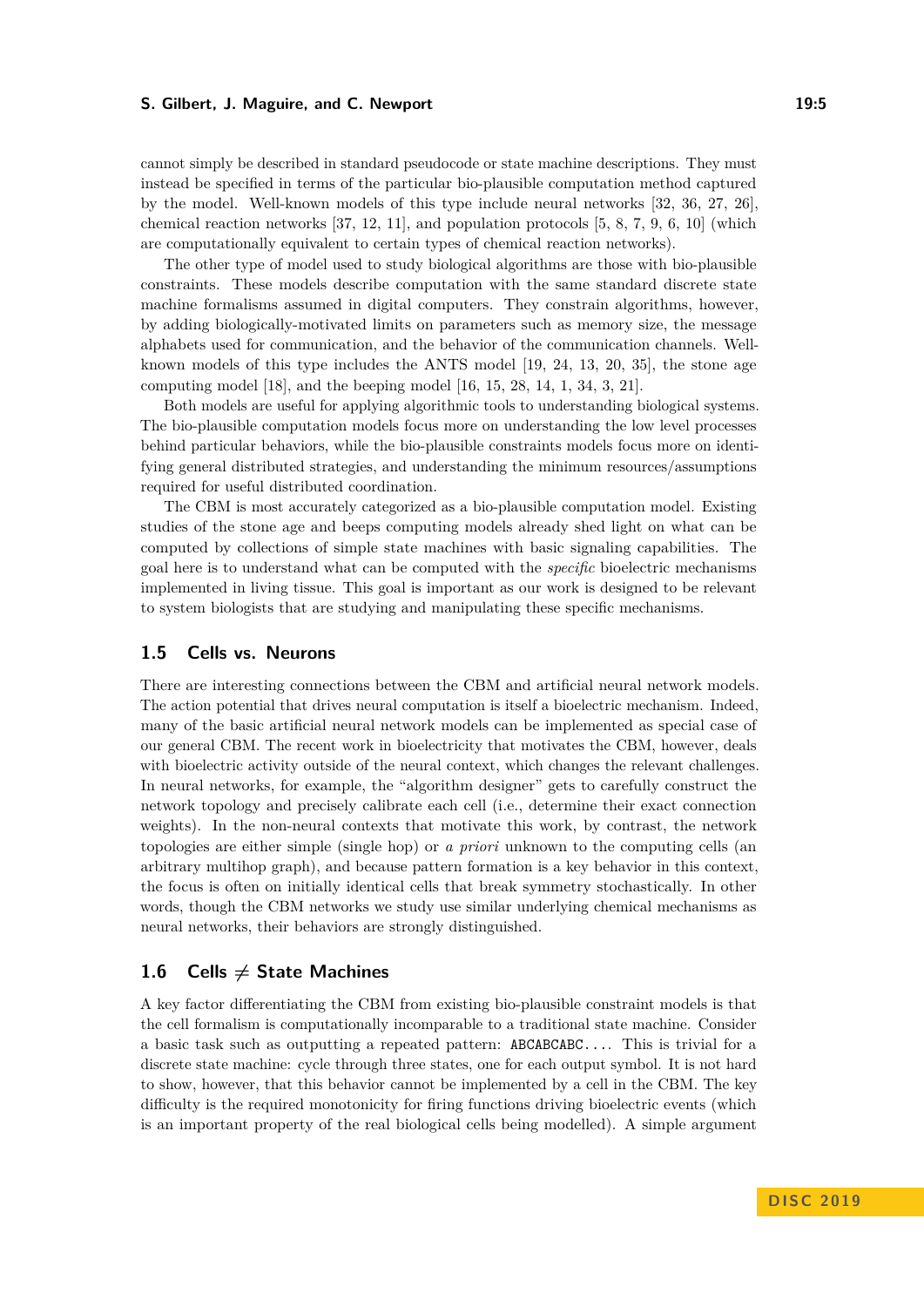#### **19:6 On Bioelectric Algorithms**

establishes that for any cell, there must be at least two symbols  $S_1, S_2 \in \{A, B, C\}$ , such that whenever  $S_1$  has a non-zero probability of being output, so does  $S_2$  – eliminating the possibility of perfectly repeating pattern. At the same time, we cannot necessarily simulate an arbitrary cell with a finite state automaton either, since each cell stores an analog and unbounded potential value. It is therefore unclear how to use an existing bio-plausible constraint model to directly explore bioelectric dynamics – directly modeling the bioelectric dynamics seems necessary for understanding these systems.

# **1.7 Why Study This Model?**

A shortcoming of the biological algorithms approach is that it can spawn an unlimited number of new models. The difficult question for advancing this field is identifying *which* models are actually worth ongoing examination In defense of the CBM, we note that it was created in response to interactions with biologists who were excited about the potential of bioelectricity and increasingly comfortable borrowing ideas from computer science. The details of the CBM presented here were identified in consultation with these biologists, and the initial problems we study were directly motivated by questions in the existing literature. Even so, we made several modelling decisions that can be questioned (e.g., regarding both fidelity and tractability), and only future attempts to use the CBM to better understand biology will help to resolve those questions. Successful synthesis of algorithm theory and biology is an exceedingly hard endeavor, but we contend that this direction is well-motivated.

# <span id="page-5-0"></span>**2 The Cellular Bioelectric Model**

Here we define the cellular bioelectric model (CBM), a synchronous computation model that abstracts the key capabilities and constraints of bioelectric networks.

# **2.1 Biology Background**

A bioelectric network describes the bioelectric properties of a collection of cells in some well-defined space. The key property describing the network is the net difference in charged ion concentration between the inside of each cell and the extracellular environment. There are two main mechanisms by which the voltage across a given cell's plasma membrane can change. The first is charged ions moving in or out of membrane channels driving the cells interior ion concentration toward equilibrium with the outside extracellular environment. The second mechanism is ligand signalling. A given cell's voltage can induce the release of special signalling molecules called ligands into the extracellular environment. These ligands can then bind to receptors on nearby cells, either opening channels in the receiver's membrane or activating ion pumps, rapidly changing the ion concentration of the receiver. The release of ligands by the cell can also cause a sharp change to its own ion concentration through similar mechanisms. These bioelectric events are stochastic in nature with a probability that seems to depend monotonically on a cell's current voltage; e.g., the probability of an event either becomes increasingly more or less likely as the voltage grows.

The below model captures the core properties of these dynamics. The voltage of each cell is captured by a single analog *potential value*, while we capture the passive drive toward equilibrium with both an equilibrium value and a rate at which each cell's potential drives toward that equilbrium. Bioelectric events are described by probability functions that map cellular potential values to the probability of the event firing. Finally, we use a graph to describe the cellular topology, where an edge  $(u, v)$  means that the cells corresponding to  $u$ and *v* are within ligand signalling range.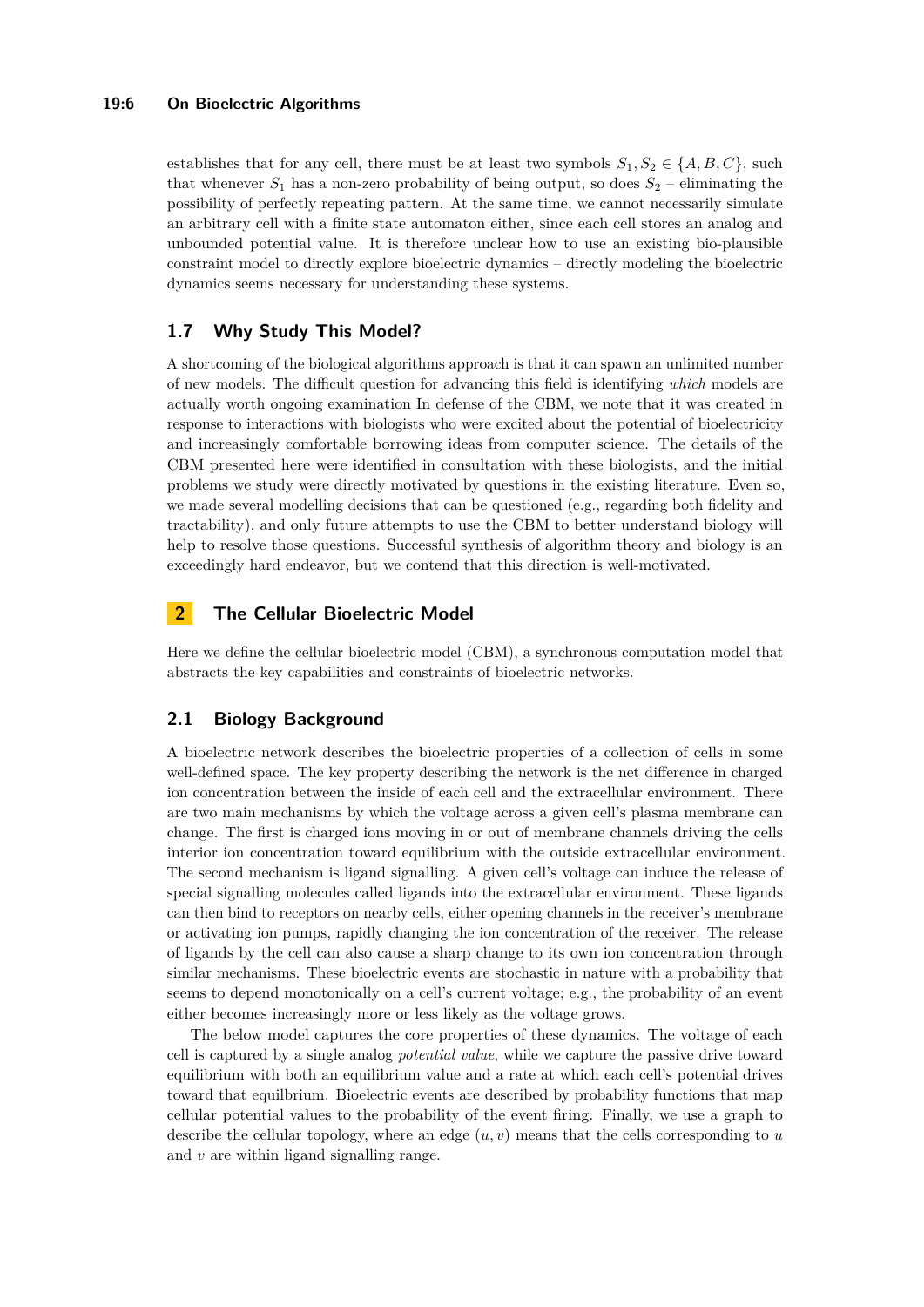#### **S. Gilbert, J. Maguire, and C. Newport 19:7** 19:7

By necessity, this model simplifies the real biology in several important ways. For example, our discrete bioelectric events actually approximate analog non-linear responses to signaling, and likely limit the full range of signalling interactions possible in real systems. In addition, we consider only anionic ligands (no charge), whereas some well-known bioelectric interactions seem to rely on cationic ligands that change the charge of the extracellular environment. Also notable, for the sake of simplicity, we omit the inclusion of *gap junctions*, which are direct channels between cell pairs that can open and close in response to the voltage gradient induced by their endpoints.

# **2.2 Cells**

Fix a non-empty and finite set *L* containing the *ligands* cells use to drive bioelectrical interactions. We define a *bioelectric event* to be a pair  $(f,(\delta, s))$ , where  $f : \mathbb{R} \to [0,1]$  is a *firing function* from real numbers to probabilities, and (*δ, s*) consists of a *potential offset* value  $\delta \in \mathbb{R}$ , and a *ligand*  $s \in L$ . We also define a *membrane function* to be a function *g* from multisets defined over *L* to real numbers.

Pulling together these pieces, a *cell* in our model is described by a 6-tuple  $(q_0, \sigma, \lambda, \omega, q, \mathcal{B})$ . where  $q_0 \in \mathbb{R}$  is the *initial potential* value of the cell,  $\sigma \in \mathbb{R}$  is the *equilibrium* potential that the cell will drive its internal potential toward (i.e., through ion flux),  $\lambda \in \mathbb{R}^+$  is a non-negative real number describing the *gradient* rate at which the cell's potential moves toward  $\sigma, \omega \in \mathbb{R}$  is the smallest possible potential for the cell, *q* is a membrane function, and B is a set of bioelectric events. For a given cell c, we use the notation  $c.q_0, c.\sigma, c.\lambda, c.\omega, c.g, c.\mathcal{B}$ to refer to these six elements of the cell's tuple.

# **2.3 Systems and Executions**

A *system* in our model consists of a non-empty set C of  $n = |\mathcal{C}|$  cells, an undirected graph  $G = (V, E)$  with  $|V| = n$ , and a bijection  $i: \mathcal{C} \to V$  assigning cells to graph vertices. For simplicity, in the following we sometimes use the terms *cell*  $u$  or *node*  $u$ , for some  $u \in V$ , to refer to the unique cell  $c \in \mathcal{C}$  such that  $i(c) = u$ .

An *execution* proceeds in synchronous rounds that we label 1*,* 2*,* 3*, ...*. At the beginning of each round *r*, we define the *configuration*  $C_r : \mathcal{C} \to \mathbb{R}$  as the bijection from cells to their potential values at the beginning of round *r*. For each  $c \in \mathcal{C}$ ,  $C_1(c) = c.q_0$ . That is, each cell starts with the initial potential value provided as part of its definition. The configuration for each round *r >* 1 will depend on the configuration at the start of round *r* − 1, and the (potentially probabilistic) behavior of the cells during round  $r - 1$ .

In more detail, each round  $r \geq 1$  proceeds as follows:

- **1.** For each cell  $c \in \mathcal{C}$ , initialize  $p_c \leftarrow C_r(c)$  to *c*'s potential at the start of round *r*. We will use  $p_c$  to track how *c*'s potential value changes during this round. Also initialize multiset  $M_c = \emptyset$ . We will use  $M_c$  to collect ligands sent toward *c* during this round.
- **2.** For each cell  $c \in \mathcal{C}$ , and each bioelectric event  $(f,(\delta, s)) \in c.\mathcal{B}$ , this event *fires* with probability  $f(C_r(c))$ . If the event fires, update  $p_c \leftarrow p_c + \delta$  and add a copy of *s* to multiset  $M_{c'}$ , for each cell  $c' \in \mathcal{C}$  such that  $\{i(c), i(c')\} \in E$  (that is, for each cell  $c'$  that neighbors *c* in *G*).
- **3.** After processing all rules at all cells, the round proceeds by having cells process their incoming ligands. For each cell  $c \in \mathcal{C}$ , update  $p_c \leftarrow p_c + c.g(M_c)$ . That is, update the potential change according to *c*'s membrane function applied to its incoming ligands.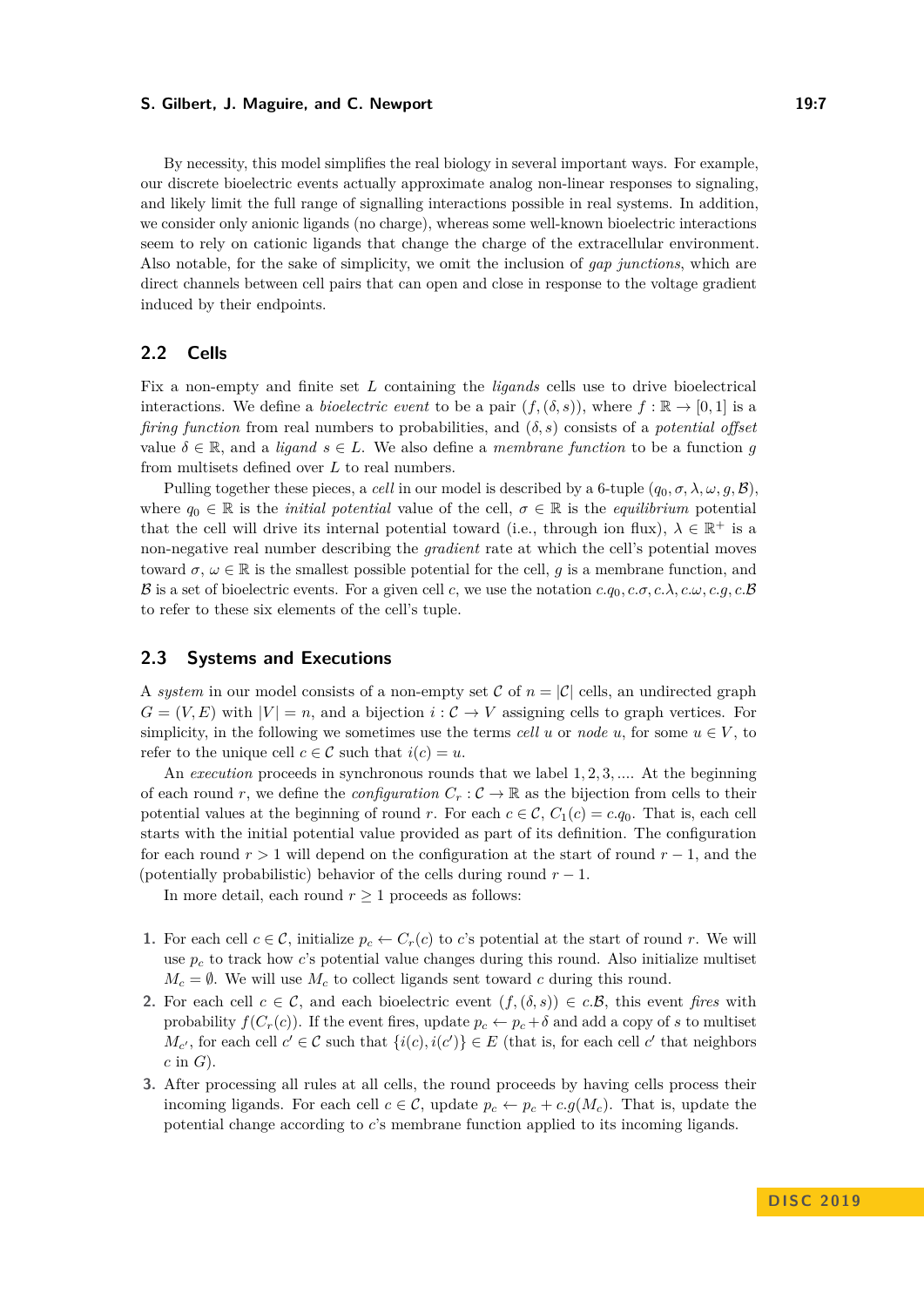#### **19:8 On Bioelectric Algorithms**

**4.** Finally, we calculate the impact of the gradient driving each cell *c*'s potential toward its equilibrium value. In more detail, let  $z = C_r(c) - c.\sigma$ . We define the gradient-driven potential change for *c* in round *r*, denoted  $\lambda_r(c)$ , as follows:

$$
\lambda_r(c) \leftarrow \begin{cases}\n-c.\lambda & \text{if } z \ge c.\lambda \\
-z & \text{if } 0 < z < c.\lambda \\
0 & \text{if } z = 0 \\
z & \text{if } -c.\lambda < z < 0 \\
c.\lambda & \text{if } z \le -c.\lambda\n\end{cases}
$$

We add this gradient-induced offset to *c*'s potential:  $p_c \leftarrow p_c + \lambda_r(c)$ .

**5.** The final step is to the initial potential for  $r + 1$  for each  $c \in \mathcal{C}$ , by performing a final check that the potential did not fall below the cell's lower bound in the round:  $C_{r+1}(c) \leftarrow \max\{p_c, c \omega\}.$ 

# **2.4 Natural Constraints on Cell Definitions**

To maintain biological plausibility, our model includes the following natural constraints on allowable cell definitions:

- $\blacksquare$  *Constraint #1:* Each cell definition includes at most a constant number of bioelectric events.
- *Constraint #2:* Firing functions are monotonic.  $\sim$
- *Constraint*  $\#3$ *:* For each membrane function *q*, there must exist some constant  $b > 0$ , such that for every possible ligand multiset  $M$ ,  $g(M) = g(\hat{M})$ , where  $\hat{M}$  is the same as M except every value that appears *more* than *b* times in *M* is replaced by exactly *b* copies of the value in  $\hat{M}$ . We call the value *b* the *binding bound* for that cell definition.

# **2.5 Expression Events & Thresholds**

In real biological systems, bioelectric patterns induce morphological changes driven by lowerlevel processes. To capture this transformation we introduce the notion of *expression events* into our model (named for the idea that bioelectics regulates gene *expression*).

In more detail, some of our problem definitions specify a potential threshold such that if a cell's potential exceeds this threshold, an irreversible morphological transformations begins. This occurs at the beginning of each round, i.e., if a cell begins round *r* with a potential that exceeds the event threshold, we apply the event. For example, in studying leader election (see Section [3\)](#page-7-0), we assume once a cell passes a given threshold value with its potential it transforms into a *leader*, at which point it stops executing its original definition and transforms neighbors that have potential values below the threshold into *non-leaders*. The specification and motivation for specific expression thresholds are included as part of the problem definitions.

# <span id="page-7-0"></span>**3 Symmetry Breaking**

A fundamental task in bioelectric networks is generating non-trivial bioelectric patterns that can then direct cellular development. This requires symmetry breaking. With this in mind, we study the symmetry breaking capabilities of a natural, but surprisingly effective, cell called KnockBack. We summarize its ability to elect a leader in single hop networks, and to efficiently generate maximal independent sets in multihop networks.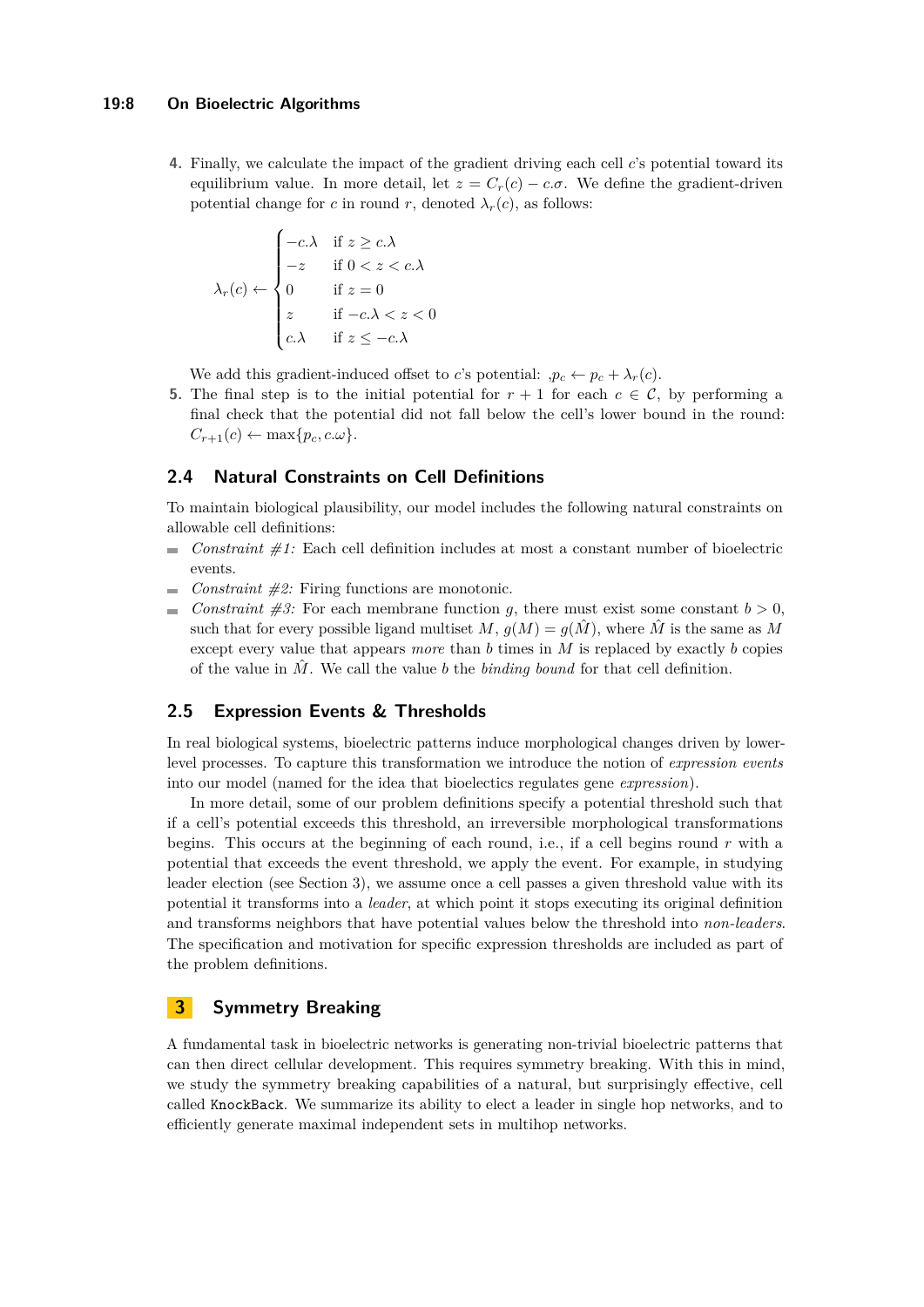#### **S. Gilbert, J. Maguire, and C. Newport 19:9** 20:00 19:9

### <span id="page-8-0"></span>**3.1 The KnockBack Cell**

We define a KnockBack cell as follows:

| KnockBack cell definition                  |                                            |  |
|--------------------------------------------|--------------------------------------------|--|
| $q_0 = 0$                                  | $\mathcal{B} = \{(f, (1/2, m))\},\$ where: |  |
| $\lambda = 1/2, \sigma = 2, \omega = -2$   | $f(x < 1/2) = 0$                           |  |
| $q( M  > 0) = -(3/2)$                      | $f(1/2 \leq x < 1) = 1/2$                  |  |
| $g( M =0) = 0$                             | $f(x \ge 1) = 1$                           |  |
| leader expression rule threshold: $\geq 2$ |                                            |  |

The KnockBack cell implements a natural symmetry breaking strategy. It is initialized with a low initial value of  $q_0 = 0$  that is driven toward the equilibrium of  $\sigma = 2$  at a gradient rate of  $\lambda = 1/2$ . As a cell's potential value passes through the range of  $(1/2, 1)$ , its single bioelectric event  $(f, (1/2, m))$  fires with constant probability. If this event fires, the cell increases its potential by 1*/*2 (e.g., by pumping in more ions), and emits the ligand *m*, which will bind with its neighbors in the topology. If at least one of the cell's neighbor emits the ligand *m*, then that cell will decrease its potential by  $-(3/2)$  (e.g., by pumping out ions).

If a cell makes it to a potential value of 1 or greater, this event starts firing with probability 1. If a cell makes it to potential value of 2 or greater, it executes the *leader expression event*, which makes it a leader, and makes each neighbor below the threshold into non-leaders.

Two neighbors cannot both become leaders because any cell that becomes a leader in some round  $r + 1$ , must have spent round  $r$  at a potential value where it fires its bioelectric event with probability 1. If two neighbors fire this event in  $r$ , however, they both have a net decrease in their potential, preventing them from becoming leaders in  $r + 1$ . The time required for a leader to emerge is more complicated to derive, especially in the multihop context. The intuition behind these analyses, however, is that when multiple nearby cells simultaneously have potential values in the *competition range* of [1*/*2*,* 1), it is likely that some will fire their event and some will not, aggregating inequality in their competition status until only a single leader remains.

### <span id="page-8-1"></span>**3.2 Single Hop Leader Election**

Consider a single hop (i.e., fully-connected) network consisting of  $n > 0$  copies of the KnockBack cell defined in Section [3.1.](#page-8-0) We study the ability of this system to solve the leader election problem, which requires the system to converge to a state in which one cell is a leader and all other cells are non-leaders. We prove that the system never elects more than one leader, and that for any error probability  $\epsilon > 0$ , with probability at least  $1 - \epsilon$  it elects a leader in  $O(\log(n/\epsilon))$  rounds. As we detail in Section [1,](#page-0-0) this round complexity is comparable to the best-known solutions in more powerful computational models. Formally:

▶ **Theorem 1.** Fix some error bound  $\epsilon > 0$  and network of  $n \ge 1$  KnockBack cells. With *probability at least*  $1 - \epsilon$ , *a leader is elected within*  $O(\log(n/\epsilon))$  *rounds. There is never more than* 1 *leader elected.*

The full proof, deferred to the full version of this paper (found on arXiv), tackles the liveness and safety properties separately. The safety property follows directly from the argument summarized above about the impossibiity of two cells making it through the *gateway* potential where both would fire events and knock each other back out of immediate contention for leadership. The liveness argument proves that the set of contenders probabilistically bifurcates over time into two set *A* and *B*, where once in *B* a cell is no longer ever again in contention. We now provide a brief summary of the analysis.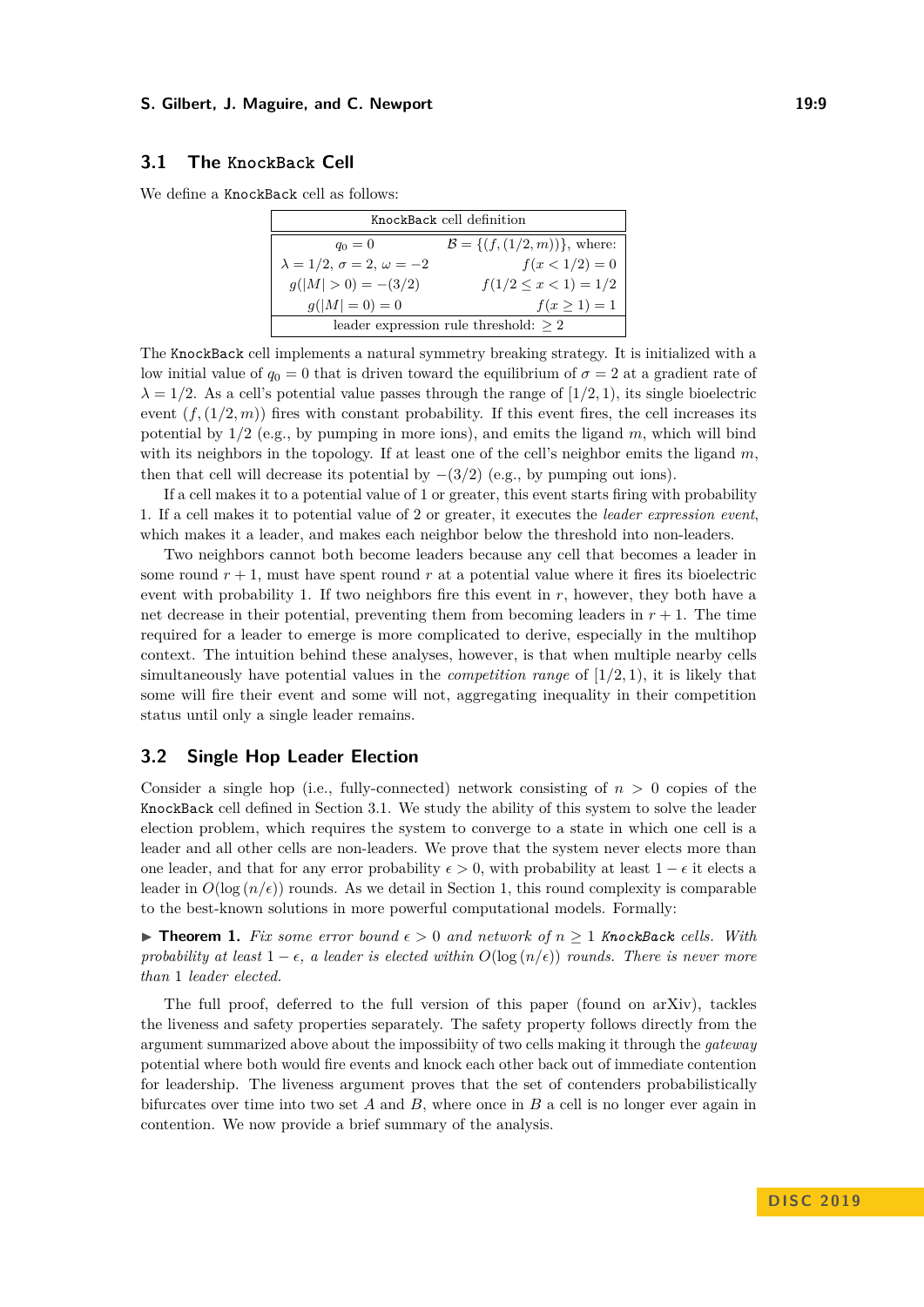#### **19:10 On Bioelectric Algorithms**

#### **Preliminaries**

To understand the leader election process, we must first understand how the potential of a cell evolves. In each round, a cell *c* changes potential for three reasons: it sends a ligand, it receives a ligand, and the positive gradient, as summarized in this table:

|            | send | no send |
|------------|------|---------|
| receive    | 1/9  |         |
| no receive |      |         |

#### **Safety**

<span id="page-9-0"></span>We now prove that at most one cell becomes leader.

I **Lemma 2.** *A single hop network comprised of KnockBack cells never elects more than one leader.*

**Proof.** Assume for contradiction that two different cells *c* and *c*' both become a leader during the same round  $r > 1$ .

Since *c* and *c*<sup> $\prime$ </sup> first reached potential  $\geq 2$  in round *r*, the largest possible increase in potential is 1, and the smallest possible increase in potential is 1*/*2, it follows that both must have started round  $r - 1$  with a potential in  $\{1, 3/2\}$ .

Therefore, both *c* and  $c'$  sent ligands in round  $r - 1$ , and hence both *c* and  $c'$  decreased their potential by  $1/2$  during round  $r - 1$ , starting round  $r$  with a potential in  $\{1/2, 1\}$ , contradicting the assumption that both cells are elected leader in  $r$ .

#### **Time Complexity**

We now show that it does not take too long to elect a leader with reasonable probability. We first identify a set of contenders. Let  $p(r)$  be the maximum potential of any cell in round r, and let  $A(r)$  be the cells with potential  $p(r)$ ; these are the contenders. Let  $B(r)$  be all the other cells with potential  $\langle p(r), i.e.,$  the non-contenders. We can show, by a case analysis, that once a cell is no longer contending, it will never contend again:

**Example 1** *Coll c is in*  $B(r)$  *in some round r, then cell c is in*  $B(r')$  *for all*  $r' \geq r$ *.* 

We say that a round is a *competition round* if there is at least one cell with potential at least 1*/*2, and no cell with potential at least 1. In a contention round, there are at least some cells that send ligands with probability 1*/*2, and no cell that sends ligands with probability 1. We can show, again by a case analysis, that competition rounds occur frequently:

**Example 4.** Fix some round  $r > 1$ . If r is a competition round then either:  $r + 2$  is a *competition round or a leader is elected by*  $r + 2$ *.* 

Since (by definition) round 2 is a competition round, in fact, every even round will be a competition round. An important property of competition rounds is that with constant probability they reduce the number of cells in *A* by a constant fraction due to the case in which some cells send a ligand and some do not.

 $\triangleright$  **Lemma 5.** If r is a competition round and  $A(r)$  contains at least 2 cells, then with *probability at least*  $1/12$ *, the set*  $A(r + 1) \leq (3/4)A(r)$ *.*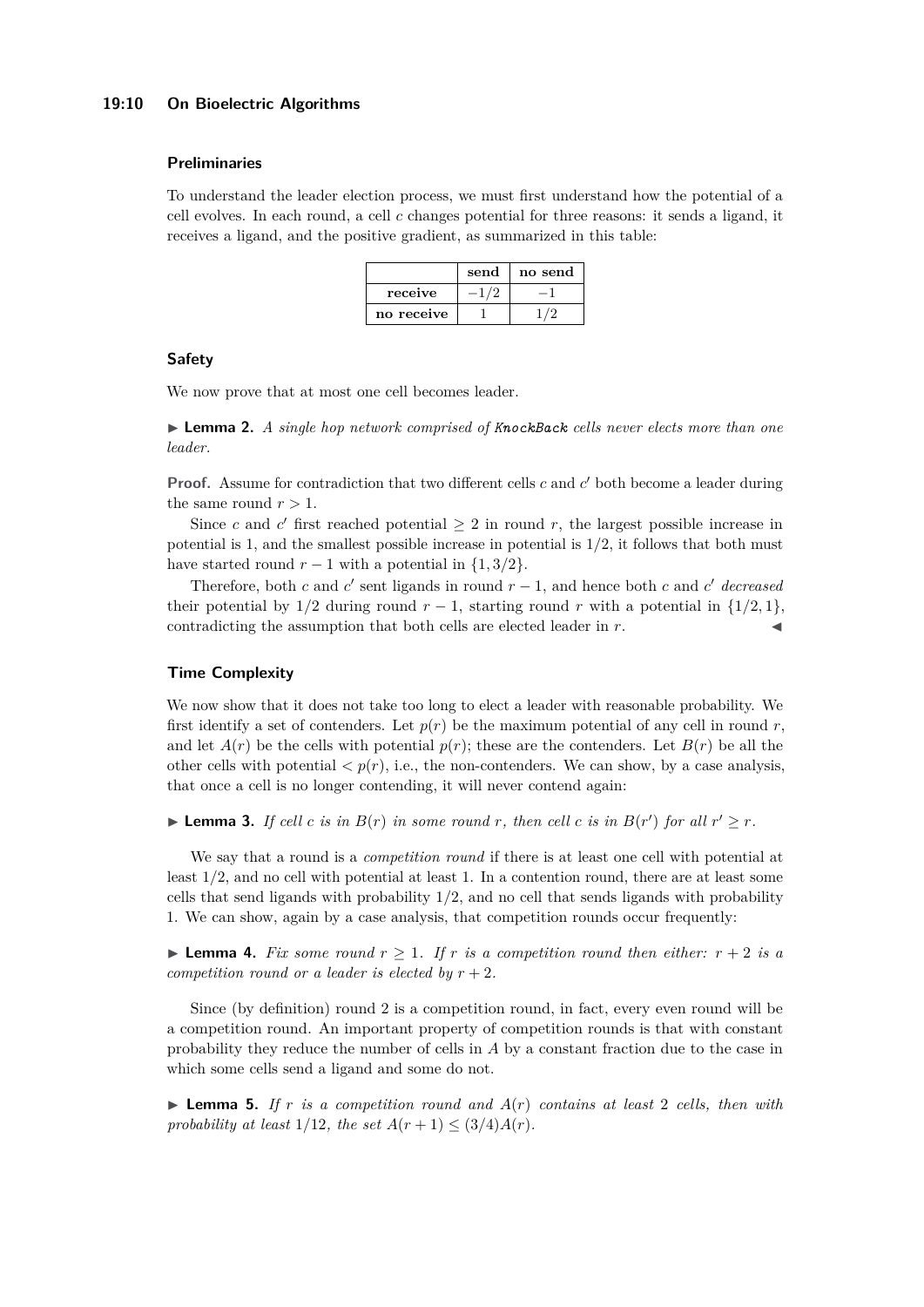#### **S. Gilbert, J. Maguire, and C. Newport 19:11**

We can now conclude the proof that there is eventually one leader. We know that all the even rounds are competition rounds, and in each even round we reduce the competitor set  $A(r)$  by a constant fraction with constant probability, as long as their are at least two competitors. The set  $A(r)$  never becomes empty (as there is always some cell with the maximum potential), and never increases in size. Hence by a Chernoff Bound, with probability  $1 - \epsilon$ , within  $O(\log(n/\epsilon))$  rounds there have been at least  $\log n$  rounds in which  $A(r)$  has been successfully reduced by a constant fraction, implying that at this point, the set  $A(r)$  contains only one cell. The last remaining competitor becomes leader soon after that occurs.

### <span id="page-10-0"></span>**3.3 Maximal Independent Sets**

We now study the behavior of the KnockBack cell when executed in a multihop network topology that satisfies the natural *unit ball graph* property (see [\[23\]](#page-15-3)). We show, perhaps surprisingly, that this simple cell efficiently solves the *maximal independent set* (MIS) problem in this context – providing what is arguably one of the simplest and most biologically-plausible explanations for how interacting cells might generate these useful patterns. Details and proofs can be found in the full version of this paper (posted on arXiv).

Solving the MIS problem requires that the system satisfy the following two properties: (1) *maximality*, every cell is a leader or neighbors a leader; and (2) *independence*, no two neighbors are leaders. We prove that the leaders elected by KnockBack in a multihop network always satisfy property 2, and that with high probability in the network size *n*, property 1 is satisfied in  $O(\text{polylog}(\Delta) \log n)$  rounds, where  $\Delta$  is the maximum degree in the network topology (and in many biological contexts, likely a small constant). We then show that the algorithm still efficiently *stabilizes* to an MIS even if we start cells at arbitrary potential values, an important property for noisy biological contexts.

As we elaborate in Section [1,](#page-0-0) the simplicity, efficiency, and stabilizing nature of generating MIS's with KnockBack leads us to hypothesize that bioelectrics might play a role in the observed generation of MIS patterns in the epithelial cells of flies [\[4\]](#page-15-4). The round complexity of our solutions, though not theoretically optimal, is comparable to existing solutions in more powerful computation models. Formally:

<span id="page-10-1"></span>**► Theorem 6.** *Consider a network of*  $n \ge 1$  *KnockBack cells connected in a unit ball graph G with constant doubling dimension and maximum degree* ∆*. With probability at least* 1 − 1*/n, all cells terminate within O*(*polylog*(∆)log(*n*)) *rounds, with the set of resulting leaders defining an MIS on G.*

### **Safety**

First, we observe that if a cell reaches potential 1*.*5, then forever thereafter it continues to have high potential, while all of its neighbors remain with negative potential. This immediately implies that two neighbors cannot both be in the MIS. The argument here is nearly identical to Lemma [2.](#page-9-0)

▶ **Lemma 7.** *Let c and c*<sup>'</sup> *be two neighboring cells. It is never the case c and c*<sup>'</sup> *both have*  $potential > 1.5$ .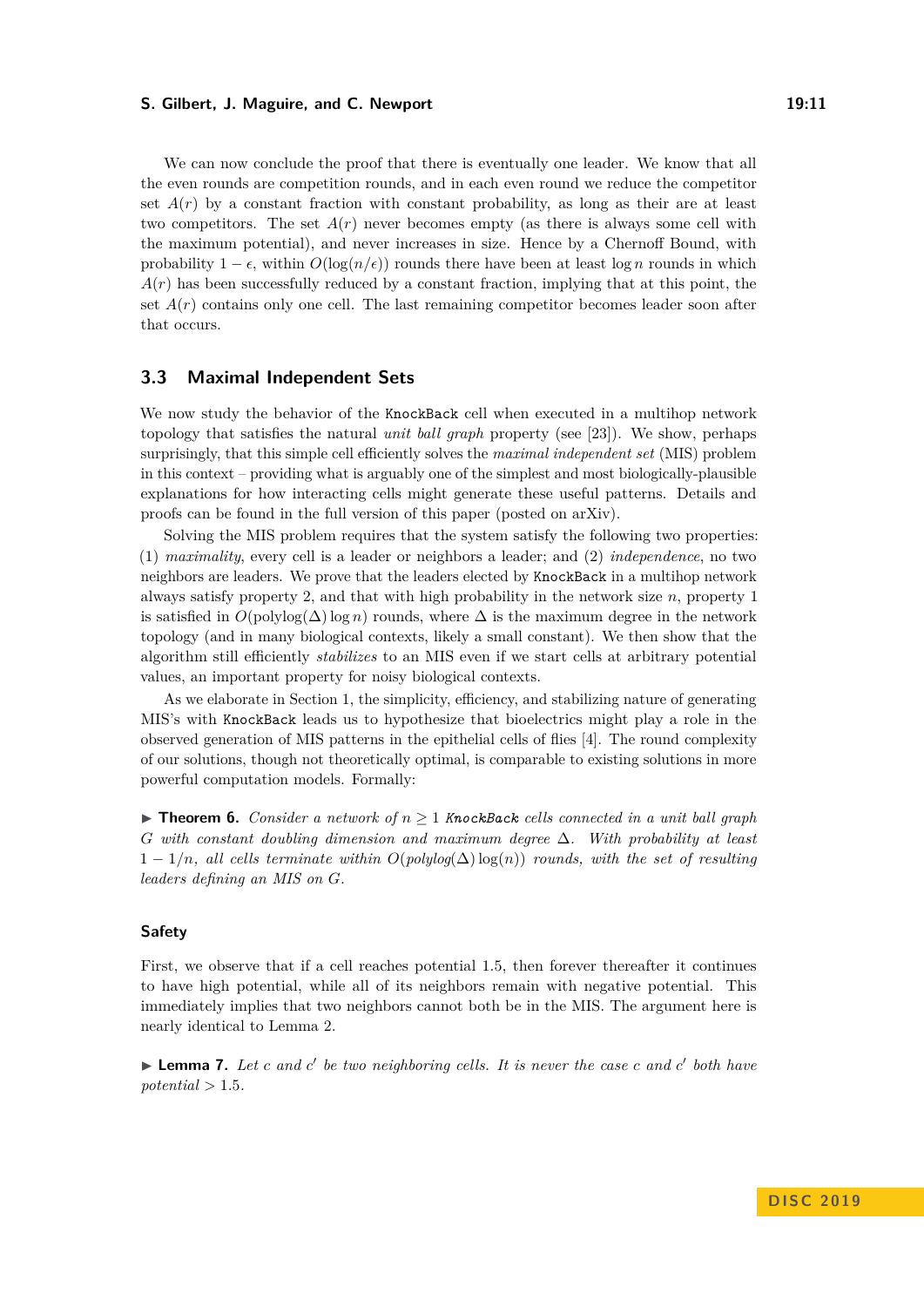#### **19:12 On Bioelectric Algorithms**

#### **Time Complexity**

The more interesting task is proving that eventually, every cell or one of its neighbors will enter the MIS, and that this will happen quickly.

A cell is said to be in the MIS if it has potential at least 2. We analyze the behavior of *active* cells, i.e., those that are not in the MIS and that do not have any neighbors in the MIS.

We focus on cells whose potential is a local maximum, i.e., where every neighbor of *c* has potential no greater than that of *c*. If a cell is a local maximum, it may still have neighbors of equal potential – these are its competitors for entering the MIS. In fact,if a cell *c* is a local maximum and, and if cell *c* has approximately *d* competitors with equal potential, then it has (approximately) probability  $1/d$  of entering the MIS within  $O(\log \Delta)$  rounds.

We will want to identify cells that are likely going to enter the MIS quickly, or have a neighbor that is likely to enter the MIS quickly. We define a *quick-entry* cell as follows:

- $\mathbf{r}$ Cell *c* is active.
- $\blacksquare$  Cell *c* is a local maximum.
- Every neighboring competitor of  $c$  (with equal potential to  $c$ ) is also a local maximum.
- If cell c has d neighboring competitors, then each of the neighboring competitors has at most 2*d* neighboring competitors of its own.

We will show that if *c* is a quick-entry cell, then either it or one of its neighbors will enter the MIS quickly, since each of these  $d+1$  cells has (approximately) probability  $\geq 1/2d$  of entering the MIS (sidestepping issues of independence, which is the key challenge in proving this lemma).

I **Lemma 8.** *Consider the subgraph consisting only of active cells. Let c be a quick-entry cell. Then with probability at least* 1*/*16*, either c or a neighbor of c enters the MIS within O*(log ∆) *rounds.*

**Proof (Sketch).** Let *S* be the set consisting of *c* and its neighbors with the same potential. Let  $s = |S|$ . Notice every cell in *S* has at most 2*s* neighboring competitors, and recall that every cell in *S* is a local maximum.

In every round, we update *S* as follows: if  $c' \in S$  is a cell in *S*, and if the current round is a competition round for  $c'$  in which  $c'$  does not send a ligand, then we remove  $c'$  from  $S$ .

*S* is the set of cells that remain candidates for entering the MIS, and every cell in *S* remains a local maximum. All the cells in *S* will maintain the same potential. Competition rounds are those in which cells in *S* have potential 1*/*2. Cell in *S* continue entering competition rounds every other round until either *S* is empty or some cell in *S* enters the MIS.

A cell in *S* is a winner if, over  $\log(4s)$  competition rounds: (i) it sends in all the competition rounds, and (ii) every one of its neighbors with the same potential, but *not* in *S*, has at least one competition round in which it does not send. Since each cell has at most 2*s* such neighbors, we can show that the probability that a cell in *S* wins is at least 1*/*(8*s*).

We can then analyze the event  $W(c')$  that: (i) cell  $c'$  is a winner, and (ii) no other cell in *S* sends in all the competition rounds. These events are disjoint, and the probability of a cell in *S* sending in all the competition rounds is independent of the behavior of other cells in *S*. So we can show that for each cell  $c'$  in *S*, this event  $W(c')$  occurs with probability at least 1*/*(16*s*).

This implies that with probability  $\geq 1/16$ , by the end of the competition rounds, there is exactly one cell  $c'$  in  $S$  that is a winner, and goes on to enter the MIS in  $O(1)$  rounds.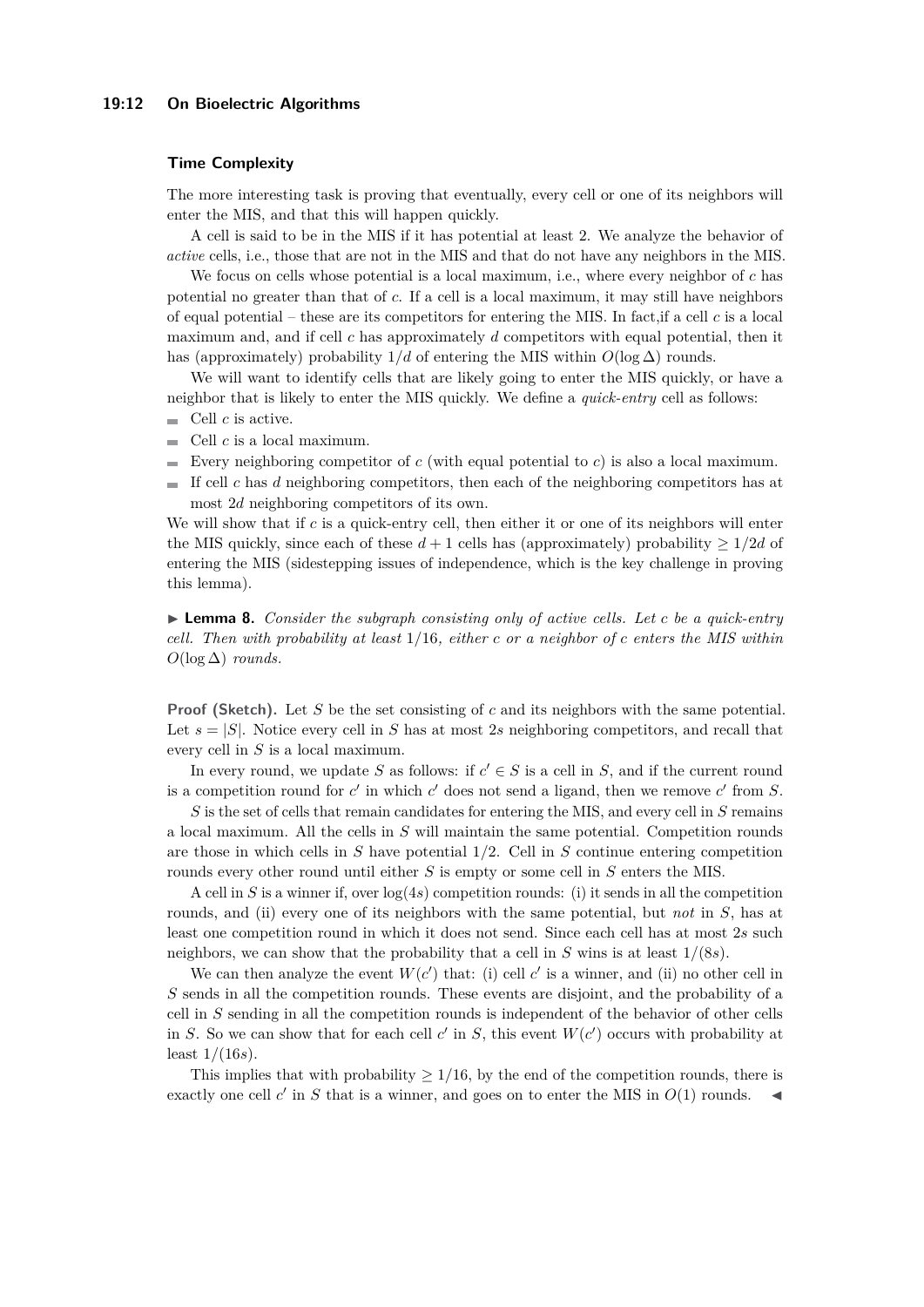#### **S. Gilbert, J. Maguire, and C. Newport 19:13**

Next, we show that there is always a quick-entry cell no more than  $O(\log \Delta)$  hops away:

▶ **Lemma 9.** *Consider the subgraph consisting only of active cells. For every cell c' active in round r, there exists a quick-entry cell c within distance*  $O(\log \Delta)$ *.* 

**Proof (Sketch).** The proof of this is constructive, beginning at cell *c* and moving through the graph until we find a suitable cell not too far from *c*.

Beginning at *c*, we repeatedly move to any active cell within distance  $(\log(\Delta) + 2)$  that has larger potential. Since potential ranges from −3 to 2 by multiples of 1*/*2, within 10 steps this process stops at some  $c'$ . All the cells with the same potential as  $c'$  within distance  $log(\Delta) + 2$  of *c'* are local maxima.

Next, we repeat the following: If  $c'$  has  $d$  neighbors that are competitors (i.e., have the some potential), and if any neighbor of  $c'$  that is a competitor has more than 2*d* neighbors that are competitors, then we move to that neighbor. Since the number of neighboring competitors doubles at each step, this terminates within  $\log \Delta$  rounds.

The resulting cell is a quick-entry cell, and within distance  $O(\log(\Delta))$  of the initial cell  $c$ .

Putting together the previous two lemmas, we conclude:

 $\triangleright$  **Lemma 10.** *Given any cell c active in round r, with probability at least* 1/16 *there is a cell within distance*  $O(\log \Delta)$  *that enters the MIS within*  $O(\log \Delta)$  *rounds.* 

Finally, we leverage the assumption that the underlying graph topology  $G = (V, E)$  is a UBG with constant doubling dimension. A graph  $G = (V, E)$  is UBG [\[23\]](#page-15-3) if it satisfies the following two constraints:  $(1)$  there exists an embedding of the nodes in V in a metric space such that there is an edge  $\{u, v\}$  in *E* if and only if  $dist(u, v) \leq 1$ ; and (2) the doubling dimension of the metric space, defined as the smallest *ρ* such that every ball can be covered by at most  $2^{\rho}$  balls of half its radius, is constant. (In the real-world, where physical cells are embedded in a two or three-dimensional Euclidean space and neighboring cells can interact, the resulting topology is UBG.) UBG graphs provide the following standard property:

**Example 11.** For every independent set *I* and cell *c*, there are  $O(k^{\rho})$  cells in *I* within *distance k of c.*

We can now prove Theorem [6](#page-10-1) by arguing that for a cell *c*, it either enters the MIS or it has a quick-entry cell within distance  $O(\log(\Delta))$  that enters the MIS with constant probability. Since there are a bounded number of cells within distance  $O(\log(\Delta))$  that can legally enter the MIS (due to the UBG property), we can bound how long until cell *c* is no longer active.

#### **Stabilization**

Throughout the analysis above, we assumed for simplicity that all the cells began with potential precisely zero. However, it turns out that is not in fact necessary. Notably, if the potentials begin too low, e.g.,  $\langle -3, \rangle$  then eventually the potential climbs into the normal range (due to the gradient effect), unless a neighbor joins the MIS first and preempts it. Alternatively, if potentials begin too high and two neighboring nodes have potential *>* 1, then they will continue to send in every round and hence eventually one or both will exit the MIS, with their potential dropping below 2. Once safety has been restored, i.e., no neighbors are in the MIS, then the system will stabilize as already described. Nowhere in the analysis did we depend on any special initial conditions or relations between the potentials. Thus we conclude: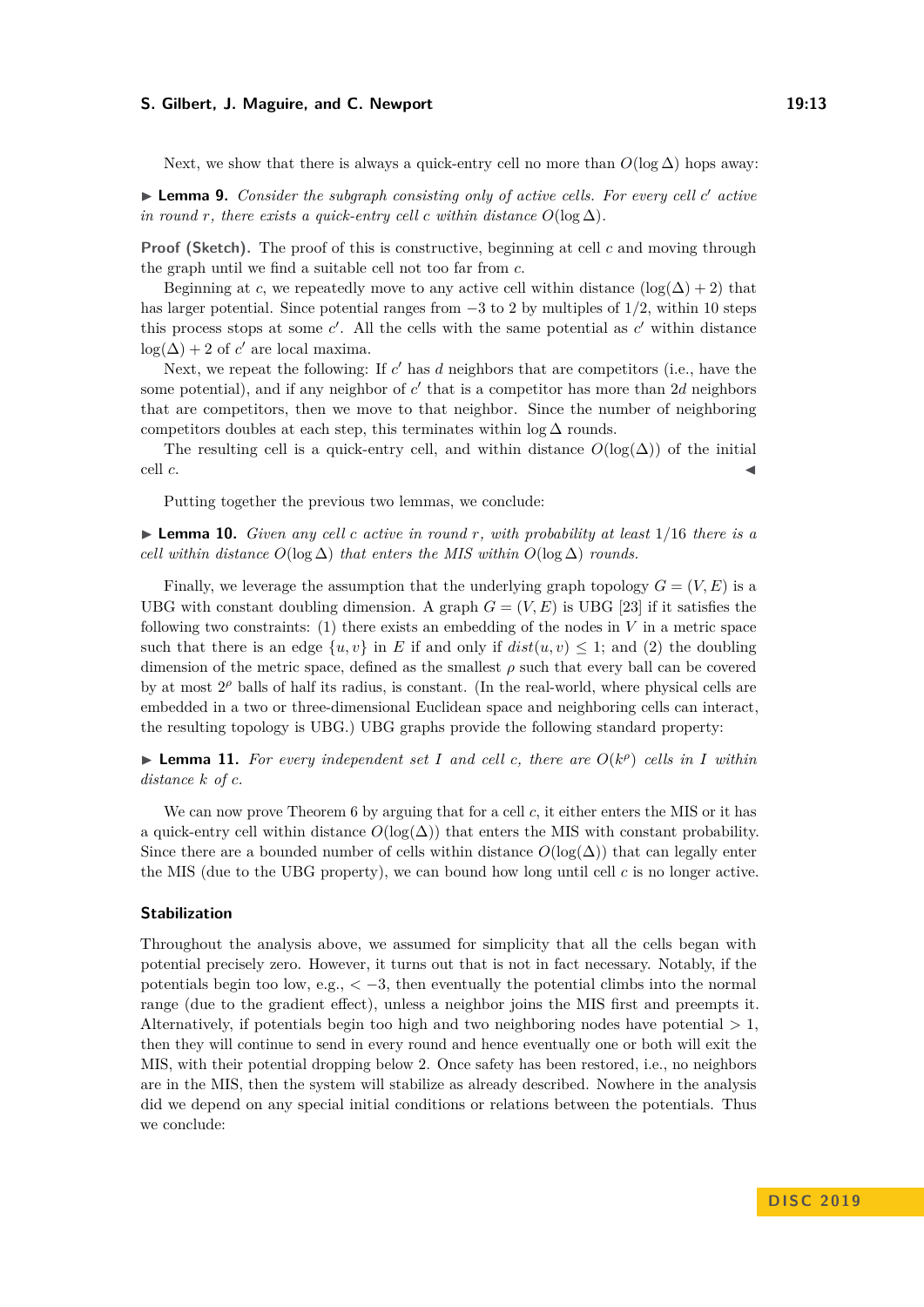#### **19:14 On Bioelectric Algorithms**

 $\triangleright$  **Theorem 12.** *Consider a network of*  $n \geq 1$  *KnockBack cells connected in a unit ball graph G with constant doubling dimension and maximum degree* ∆*. Assume that the cells begin with arbitrary potentials. Then eventually, with probability 1: no two neighboring cells are in the MIS, and every cell is either in the MIS or has a neighbor in the MIS.*

# <span id="page-13-0"></span>**4 Input Type Computation**

We now turn our attention to processing information, beginning with a problem studied in bio-inspired chemical reaction networks and population protocols: computation on input type counts. For these problems the *input* is the *a priori* unknown counts of the different cell types in the system. We look at two commonly studied problems: threshold and majority detection, establishing that these problems are tractable in the CBM, but require randomized solutions with non-zero error probabilities. Full details appear in the full version of the paper (posted on arXiv).

# <span id="page-13-1"></span>**4.1 Threshold Detection**

The threshold detection problem, which is parameterized with a threshold *k*, approximation factor  $\tau$ , and error bound  $\epsilon$ , and requires a correct answer if the number of sick cells is larger than  $\tau \cdot k$ , or less than  $k/\tau$  (see the full version of the paper for the formal definition).

For the sake of completeness, in the full version of this paper we start by describing and analyzing a simple cell definition called  $\texttt{SmallThreshold}(k)$ , that works when the binding bound (see Section [2\)](#page-5-0) is large enough for cells to directly count up to *k*, trivializing the problem, even for  $\epsilon = 0$  and  $\tau = 1$ . For larger k values, we consider the following more general probabilistic solution:

| GeneralThreshold $(k)$ cell definition |                                           |  |
|----------------------------------------|-------------------------------------------|--|
| $q_0 = 1$                              | $\mathcal{B} = \{ (f, (2, m)) \},$ where: |  |
| $\lambda = 1, \sigma = 0$              | $f(x \ge 1) = 1/k$                        |  |
| $g( M  \geq 1) = 2$                    | $f(x < 1) = 0$                            |  |
| $g( M  < 1) = 0$                       |                                           |  |
| event threshold: 2                     |                                           |  |

The GeneralThreshold $(k)$  cell has cells fire a bioelectric event with probability  $1/k$ . If *any* cell fires, it moves itself past the event threshold, otherwise, the system falls back to a quiescent equilibrium. In the full version of the paper, we show a strict trade-off between the error bound and *τ* approximation:

**► Theorem 13.** Fix any error bound  $\epsilon, 0 \leq \epsilon \leq 1$  and threshold  $k \geq 1$ . Then the *GeneralThreshold*(*k*) *cell definition solves the*  $(k, 8 \ln(1/\epsilon), \epsilon)$ *-threshold detection problem in one round.*

Another possible improvement would be removing the non-zero error bound (i.e., achieving  $\epsilon = 0$ ), or finding a deterministic solution. We prove such improvements are impossible (see the full version for more details):

**Find 14.** *Fix a binding bound*  $b \ge 1$ *, threshold range*  $\tau \ge 1$ *, and round length*  $T \ge 1$ *. There does not exist a cell definition with binding bound b that solves the*  $(k, \tau, 0)$ *-threshold detection problem in T rounds for every threshold*  $k > 1$ *. Fix*  $\epsilon$ ,  $0 \leq \epsilon \leq 1/2$ *. There does not exist a* deterministic *cell definition with binding bound b that solves the*  $(k, \tau, \epsilon)$ *-threshold detection problem in T rounds for every threshold*  $k \geq 1$ *.*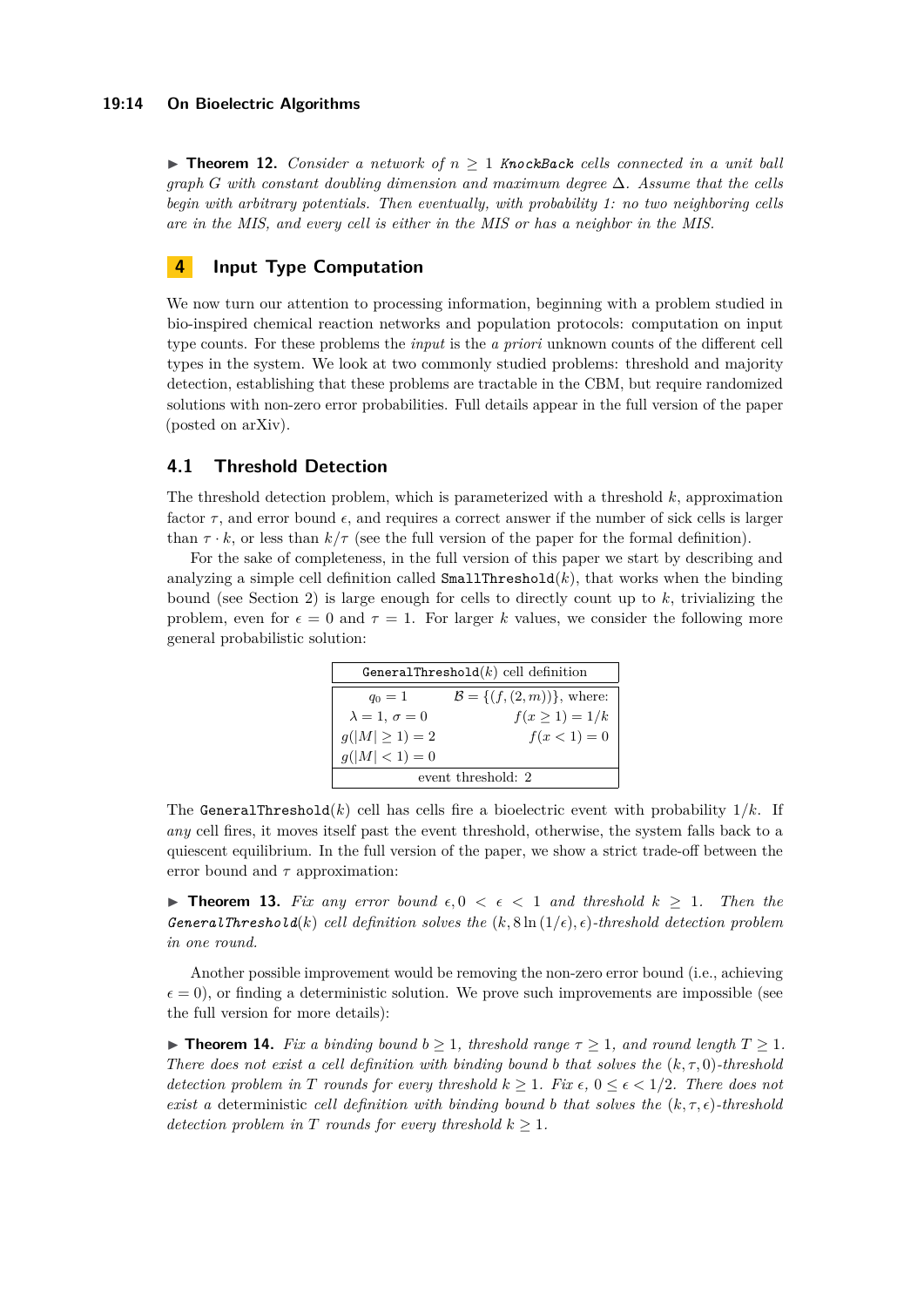#### **S. Gilbert, J. Maguire, and C. Newport 19:15** 19:15

# <span id="page-14-1"></span>**4.2 Majority Detection**

Majority detection assumes two cell types: *A* and *B*. The goal is to determine which type is more numerous. As with threshold detection, and most existing studies of majority detection in other models  $(e.g., [7])$  $(e.g., [7])$  $(e.g., [7])$ , we look at approximate solutions that ensure a correct answer only if one count is sufficiently larger than the other. We tackle this challenge with the below cell definition which is parameterized with an upper bound *N* on the maximum network size and a constant error bound  $\epsilon > 0$ :

| Majority $A(N, \alpha = [2 \ln (2/\epsilon)])$ cell definition (for type A)                   |                                                                                     |  |
|-----------------------------------------------------------------------------------------------|-------------------------------------------------------------------------------------|--|
| $q_0 = 0$                                                                                     | $\mathcal{B} = \{ (f, (\alpha \log N, m_A)) \}, \text{ where:}$                     |  |
| $\lambda = 1$ , $\sigma = 3\alpha \log N$                                                     | $f(0 \leq x \leq \alpha \log N) = 2^{-(\log N - \lfloor \frac{x}{\alpha} \rfloor)}$ |  |
| $q( M_B \geq 1)=-2\alpha\log N$                                                               | $f(x < 0) = 0$                                                                      |  |
| $g( M_B =0)=0$                                                                                | $f(x > \alpha \log N) = 1$                                                          |  |
| event threshold: $3\alpha \log N$                                                             |                                                                                     |  |
| ( $M_B$ equals the sub-multiset including only ligands of type $m_B$ sent from type B cells.) |                                                                                     |  |

This cell implements a common backoff style strategy, perhaps inspired from radio networks, where nodes fire with increasing probabilities. The first cell type to fire is assumed to be the majority type in the system. In the full version of this paper, we show a trade-off between  $\epsilon$ and the required size gap between the cell type counts:

**Figure 15.** Fix some constant error bound  $\epsilon > 0$  and upper bound  $N > 1$ . Let  $\alpha = \left[2 \ln (2/\epsilon)\right]$ . The MajorityA $(N, \alpha)$  and MajorityB $(N, \alpha)$  cell definitions, when executed *in a system with*  $n_A$  *and*  $n_B$  *type A and type B cells, respectively, where*  $n_A > n_B \cdot (\alpha 4)/\epsilon$ *and*  $N \ge n_A + n_B$ , guarantees with probability at least  $1 - \epsilon$ : in the first  $O(\log n)$  *rounds, a type A expression event will occur before any type B event. (The symmetric claim also holds for*  $n_B > n_A \cdot (\alpha 4)/\epsilon$ .)

# <span id="page-14-2"></span>**5 Turing Completeness**

Finally, we consider another natural definition of information processing in which cells compute functions on an input encoded in the potential of a designated *input cell*. This isolates a core question: *What types of computations on cell states can be computed through simple bioelectric interactions?* In the full version of the paper (posted on arXiv), we prove a perhaps surprising answer: Essentially all feasible computations.[2](#page-14-4) Formally:

▶ **Theorem 16.** *Fix an arbitrary deterministic TM M. There exists a finite collection of cells defined with respect to M, including a designated* input cell*, such that for every TM input*  $w$ *, if you set the input cell's initial potential value to a specified unary encoding of*  $w$ *, the cells will correctly simulate M on w.*

#### **References**

- <span id="page-14-3"></span>**1** Yehuda Afek, Noga Alon, Ziv Bar-Joseph, Alejandro Cornejo, Bernhard Haeupler, and Fabian Kuhn. Beeping a Maximal Independent Set. In *Proceedings of the Symposium on Distributed Computing (DISC)*, 2011.
- <span id="page-14-0"></span>**2** Yehuda Afek, Noga Alon, Ziv Bar-Joseph, Alejandro Cornejo, Bernhard Haeupler, and Fabian Kuhn. Beeping a maximal independent set. *Distributed Computing*, 26(4):195–208, 2013.

<span id="page-14-4"></span><sup>2</sup> Turing completeness is relatively common in restricted state machine models, yet it did not seem *a priori* obvious whether the CBM would satisfy this property as *computation* in the CBM is restricted to simple bioelectric interactions.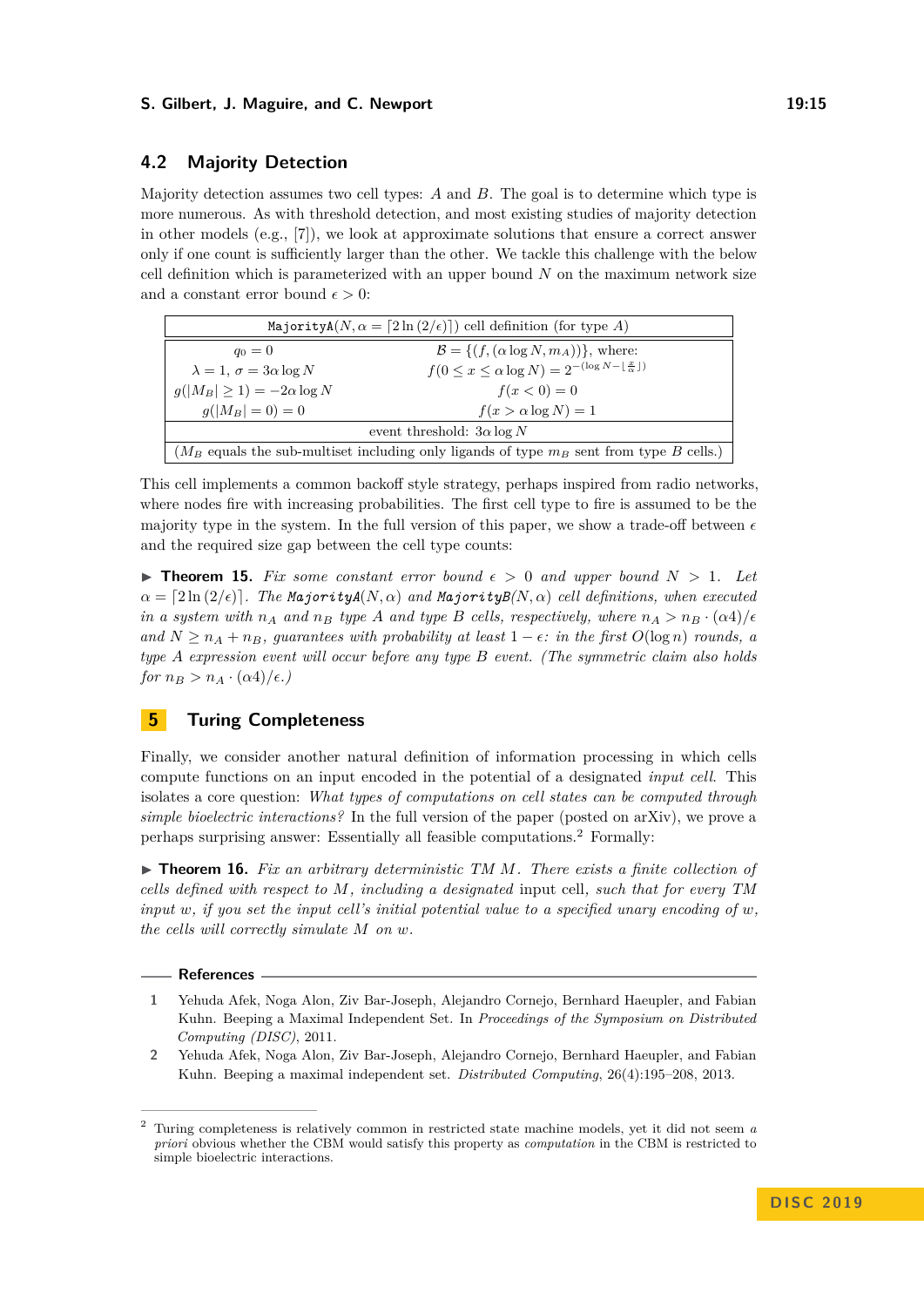### **19:16 On Bioelectric Algorithms**

- <span id="page-15-20"></span>**3** Yehuda Afek, Noga Alon, Ziv Bar-Joseph, Alejandro Cornejo, Bernhard Haeupler, and Fabian Kuhn. Beeping a maximal independent set. *Distributed Computing*, 26(4):195–208, 2013.
- <span id="page-15-4"></span>**4** Yehuda Afek, Noga Alon, Omer Barad, Eran Hornstein, Naama Barkai, and Ziv Bar-Joseph. A biological solution to a fundamental distributed computing problem. *Science*, 331(6014):183– 185, 2011.
- <span id="page-15-5"></span>**5** Dana Angluin, James Aspnes, Zoë Diamadi, Michael J. Fischer, and René Peralta. Computation in networks of passively mobile finite-state sensors. *Distributed Computing*, 18(4):235–253, 2006.
- <span id="page-15-11"></span>**6** Dana Angluin, James Aspnes, and David Eisenstat. Stably computable predicates are semilinear. In *Proceedings of the Symposium on Principles of Distributed Computing (PODC)*, pages 292–299, 2006.
- <span id="page-15-6"></span>**7** Dana Angluin, James Aspnes, and David Eisenstat. A simple population protocol for fast robust approximate majority. *Distributed Computing*, 21(2):87–102, 2008.
- <span id="page-15-9"></span>**8** Dana Angluin, James Aspnes, and David Eisenstat. Fast computation by population protocols with a leader. *Distributed Computing*, 21(3):183–199, 2008.
- <span id="page-15-10"></span>**9** Dana Angluin, James Aspnes, David Eisenstat, and Eric Ruppert. The computational power of population protocols. *Distributed Computing*, 20(4):279–304, 2007.
- <span id="page-15-12"></span>**10** Ioannis Chatzigiannakis and Paul G. Spirakis. The Dynamics of Probabilistic Population Protocols. In *Proceedings of the Symposium on Distributed Computing (DISC)*, 2008.
- <span id="page-15-8"></span>**11** Ho-Lin Chen, Rachel Cummings, David Doty, and David Soloveichik. Speed faults in computation by chemical reaction networks. *Distributed Computing*, 30(5):373–390, 2017.
- <span id="page-15-7"></span>**12** Ho-Lin Chen, David Doty, and David Soloveichik. Deterministic function computation with chemical reaction networks. *Natural computing*, 13(4):517–534, 2014.
- <span id="page-15-14"></span>**13** Alejandro Cornejo, Anna Dornhaus, Nancy Lynch, and Radhika Nagpal. Task allocation in ant colonies. In *Proceedings of the International Symposium on Distributed Computing (DISC)*, pages 46–60. Springer, 2014.
- <span id="page-15-19"></span>**14** Alejandro Cornejo and Fabian Kuhn. Deploying Wireless Networks with Beeps. In *Proceedings of the Symposium on Distributed Computing (DISC)*, 2010.
- <span id="page-15-18"></span>**15** Julius Degesys and Radhika Nagpal. Towards desynchronization of multi-hop topologies. In *Proceedings of the International Conference on Self-Adaptive and Self-Organizing Systems, 2008 (SASO)*, 2008.
- <span id="page-15-17"></span>**16** Julius Degesys, Ian Rose, Ankit Patel, and Radhika Nagpal. DESYNC: self-organizing desynchronization and TDMA on wireless sensor networks. In *Proceedings of the International Conference on Information Processing in Sensor Networks*, 2007.
- <span id="page-15-0"></span>**17** Fallon Durant, Junji Morokuma, Christopher Fields, Katherine Williams, Dany Spencer Adams, and Michael Levin. Long-term, stochastic editing of regenerative anatomy via targeting endogenous bioelectric gradients. *Biophysical journal*, 112(10):2231–2243, 2017.
- <span id="page-15-16"></span>**18** Yuval Emek and Roger Wattenhofer. Stone Age Distributed Computing. In *Proceedings of the Symposium on Principles of Distributed Computing (PODC)*, 2013.
- <span id="page-15-13"></span>**19** Ofer Feinerman, Amos Korman, Zvi Lotker, and Jean-Sébastien Sereni. Collaborative search on the plane without communication. In *Proceedings of the ACM Symposium on Principles of Distributed Computing (PODC)*, pages 77–86. ACM, 2012.
- <span id="page-15-15"></span>**20** Mohsen Ghaffari, Cameron Musco, Tsvetomira Radeva, and Nancy Lynch. Distributed househunting in ant colonies. In *Proceedings of the ACM Symposium on Principles of Distributed Computing (PODC)*, pages 57–66. ACM, 2015.
- <span id="page-15-2"></span>**21** Seth Gilbert and Calvin Newport. The computational power of beeps. In *International Symposium on Distributed Computing*, pages 31–46. Springer, 2015.
- <span id="page-15-1"></span>**22** Jessica Hamzelou. Bioelectric tweak makes flatworms grow a head instead of a tail. *New Scientist*, May 2017.
- <span id="page-15-3"></span>**23** Fabian Kuhn, Thomas Moscibroda, and Rogert Wattenhofer. On the locality of bounded growth. In *Proceedings of the ACM Symposium on Principles of Distributed Computing (PODC)*, pages 60–68. ACM, 2005.